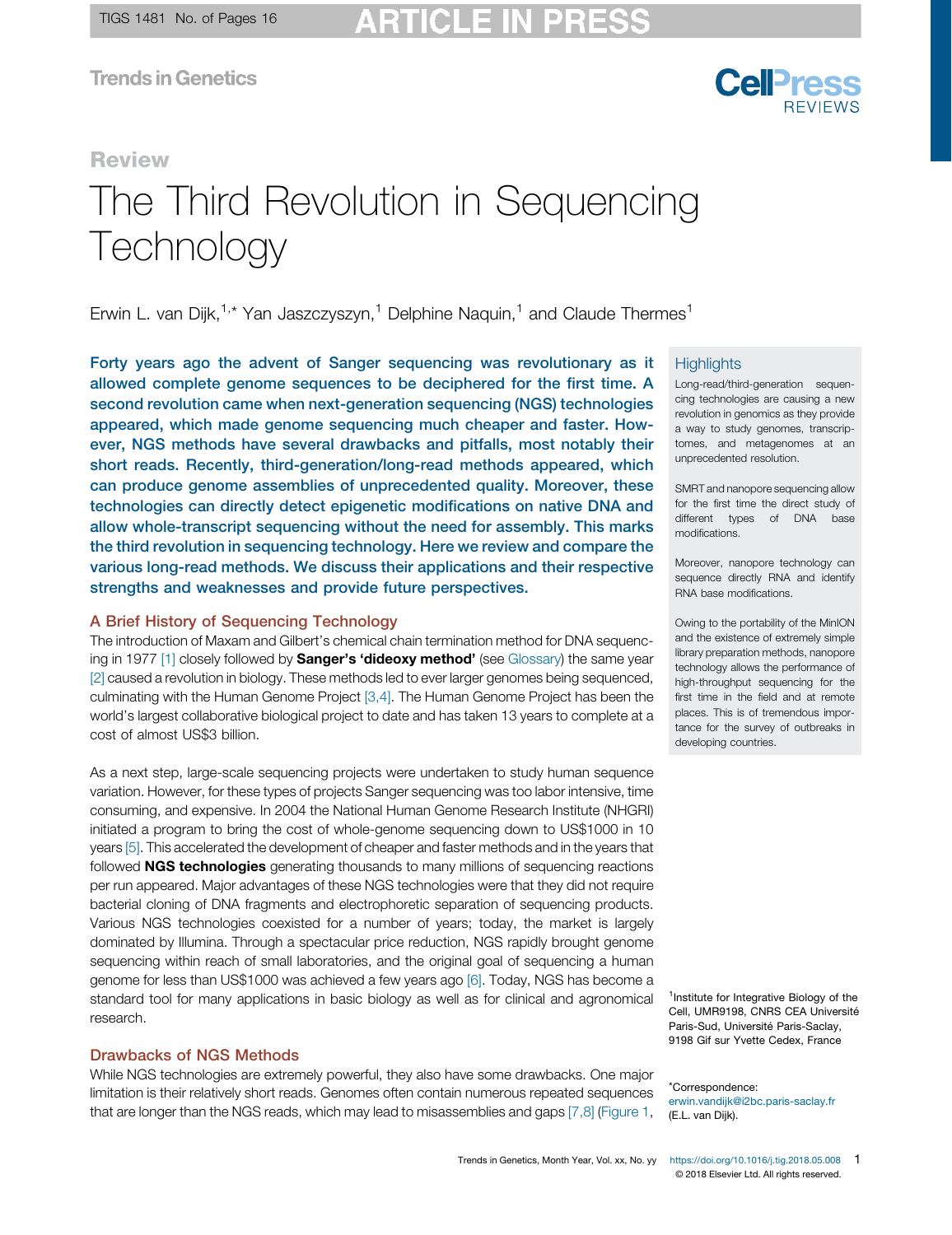## **Cell**<sub>ress</sub> **REVIEWS**

#### <span id="page-1-0"></span>Key Figure

Comparison of the Performance of Next-Generation Sequencing (NGS) Short-Read and Long-Read Methods



#### **Trends in Genetics**

Figure 1. (A) Example showing the resolution of a repeated genome region by short-read assembly or long reads. Sequencing a region with two nearly identical repeats (blue) separated by a unique sequence will generate reads corresponding to the upstream region (yellow), the repeats, the sequence between (green), and the downstream region (black), and some reads will overlap the boundaries. Assembly programs cannot assign reads falling in the repeats to unique positions and will assemble those reads into a single contig. The sequence between the repeats cannot be assigned to a unique position either as it can be placed either upstream or downstream of the 'blue' region. Due to this ambiguity, the sequences upstream of, between, and downstream of the repeats will be assembled into separate contigs. Similar problems arise with structural variants that involve repetitive regions. (B) Haplotype phasing. SNPs (single nucleotide: A or C) or larger variations (red or blue) between maternal and paternal alleles located too far apart to be covered by a single read will be difficult to phase to the parental allele of origin. This will lead to ambiguous trajectories that result in fragmented assemblies. (C) A multitude of mRNA transcript isoforms can be generated from a single gene through alternative intron splicing. Short-read sequencing of those isoforms will produce reads falling within the exons present in the pool (unbroken lines) and there will be reads that overlap the various exon junctions (broken lines). Thus, the alternative splicing events will be detected; the exon–exon junctions detected in the pool are indicated by red lines. However, information about the combination of exon junctions in the individual transcripts is lacking. Long-read sequencing covers the entire transcript and will thus provide this additional information. (D) NGS methods depend on PCR amplification during library preparation and/or on the flow cells. PCR is a bias-prone process that tends to be inefficient at extreme GC content. As a result, regions with extreme GC content will often be poorly covered. Single-molecule real-time sequencing (SMRT) and nanopore long-read sequencing technologies do not require PCR amplification and suffer much less of this problem (although SMRT sequencing uses a polymerase).

#### **Glossary**

#### BAC-by-BAC sequencing: a sequencing method in which a physical map of the target genome, or chromosome, is established using a set of overlapping bacterial artificial chromosome (BAC) clones. The individual clones are subsequently fragmented and subjected to

#### shotgun sequencing. Chromosome conformation

capture: a set of molecular biology methods used to analyze the spatial organization of chromatin in a cell.

Circular consensus sequencing (CCS): in PacBio CCS, the DNA polymerase reads a ligated circular DNA template multiple times, generating a consensus sequence with a high level of accuracy. Contig: from contiguous; a set of overlapping DNA segments that together represent a consensus region of DNA.

Dideoxy or Sanger sequencing: a method of DNA sequencing based on the selective incorporation of chain-terminating dideoxynucleotides by DNA polymerase. The resulting DNA fragments are heat denatured and separated by size using gel electrophoresis.

Genome phasing: diploid genomes have two copies of each chromosome that differ at various loci along each chromosome. Genome phasing (also called haplotyping or haplotype estimation) allows the determination of which chromosome such heterozygous variants are derived from. Assembly of reads that share the same variation enables reconstruction of the parental homologs (haplotype reconstruction).

Indel: a common class of mutations comprising an insertion or deletion of one or more DNA bases into a genome.

N50: a statistical measure of the average length of a set of sequences; used widely in genomics, especially in reference to read, contig, or **scaffold** lengths in a draft assembly. For reads it indicates the length such that reads of this length or greater sum to half of the total number of bases. For contigs or scaffolds it indicates the size such that contigs or scaffolds of this length or greater sum to at least half of the haploid genome size.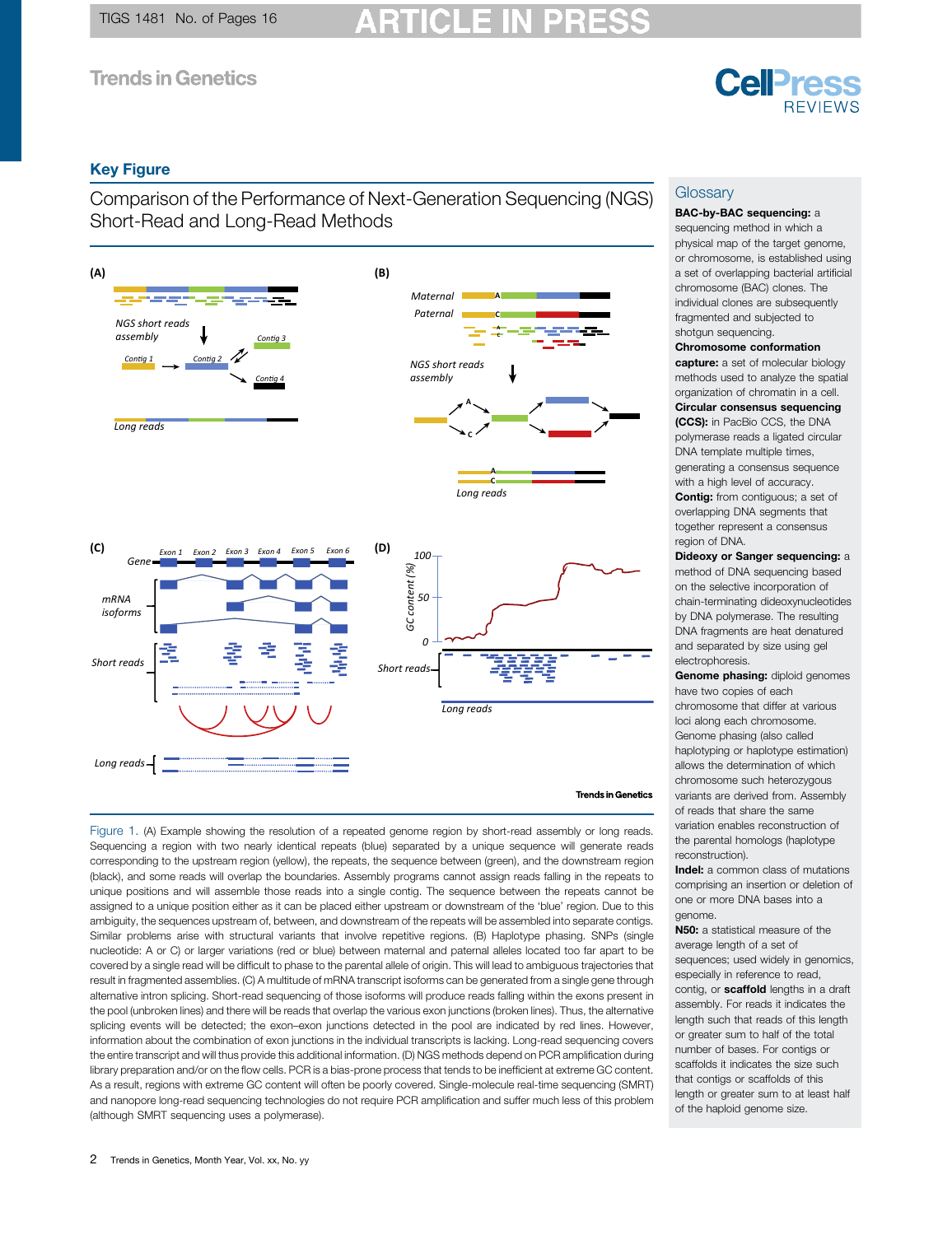## RTICLE I

#### **Trends in Genetics**

# **Cell**ress

Key Figure). As a result, many available genomes are heavily fragmented into hundreds or thousands of **contigs**.

In addition, while small variants such as single-nucleotide variations (SNVs) and short *indels* can be accurately detected using short reads, larger structural variations (SVs) are more challenging to detect and characterize. This is an important issue, given that SVs are implicated in a number of diseases [\[9\]](#page-14-0). Moreover, short reads have a limited capacity to link (even short) independent variations on the same nucleic acid molecule. As a result, NGS methods are not well suited to discriminate and phase alleles to their respective parental homolog, which is important for many aspects of human genetics [\[10\]](#page-14-0), and have a limited capacity to characterize transcript isoforms generated by alternative splicing.

In addition to the abovementioned limitations due to the short reads, the fact that NGS methods rely on PCR causes difficulties with regions of extreme GC%, as these are inefficiently amplified by PCR.

Therefore, while NGS methods have revolutionized biology, there has been the need to develop methods better capable of dealing with the abovementioned issues.

#### The Advent of Third-Generation Sequencing (TGS)/Long-Read Sequencing

Shortly after the appearance of NGS, TGS technologies emerged. Distinguishing features of TGS are single-molecule sequencing (SMS) and sequencing in real time (as opposed to NGS, where sequencing is paused after each base incorporation) [\[11\]](#page-14-0). The first SMS technology, commercialized by Helicos Biosciences, resembled Illumina sequencing but without any bridge amplification [\[12\].](#page-14-0) As the method was relatively slow, expensive, and produced short reads  $(\sim]32$  bp), it did not prove viable. The first 'true' TGS technology was released on the market in 2011 by Pacific Biosciences (PacBio) and is termed 'single-molecule real-time' (SMRT) sequencing [\[13\]](#page-14-0). More recently (2014), Oxford Nanopore Technologies (ONT) introduced nanopore sequencing [\[14\].](#page-14-0) Besides the absence of PCR amplification and the real-time sequencing process, an important feature of SMRT and nanopore sequencing is the production of long reads. As an alternative approach, Illumina introduced a library preparation kit for 'synthetic long reads' (SLRs) in 2014 (formerly Moleculo [\[15\]\)](#page-14-0). One year later 10X Genomics introduced a microfluidics variant of SLR with much higher partitioning capacity [\[16\]](#page-14-0). Note that SLR technologies are not TGS methods as they are based on classical Illumina sequencing.

These long-read technologies are now revolutionizing genomics research as they enable researchers to explore genomes at an unprecedented resolution. In the subsequent sections we examine in more detail these new methodologies. Due to length limitations we do not discuss in detail the analysis of long-read sequence data. Excellent recent reviews focusing on long-read bioinformatics tools can be found elsewhere [\[17,18\]](#page-14-0).

#### Long-Read Technologies

#### SMRT Sequencing: PacBio

In early 2011, PacBio released their PacBio RS sequencer, which uses SMRT technology [\(Box](#page-3-0) 1). While initially average read lengths were relatively short ( $\sim$ 1.5 kb) and average error rates were high  $(\sim 13\%)$  [\[19\],](#page-14-0) the technology has strongly improved over recent years. Average read lengths have increased more than tenfold and the throughput per run has increased by about 100-fold owing to the development of improved **sequencing chemistries** and the release of a new sequencer, the Sequel. This machine generates about tenfold more sequence

#### Nanochannel genome mapping:

high-throughput (optical) genome mapping technology commercialized by BioNano Genomics, also referred to as next-generation mapping (NGM). Long DNA molecules are nick labeled at specific sites and linearized in nanochannel arrays. The length of the DNA molecules and the positions of nick labels are determined after automated image capture.

#### Next-generation sequencing (NGS) technologies: methods

based on of massive parallel sequencing via spatially separated, clonally amplified DNA templates in a flow cell. Typically, reads of up to several hundreds of base pairs are produced.

Quality value (QV): also referred to as the Phred quality score; indicates the probability that a given base is called incorrectly by the sequencer. QVs are logarithmically related to the base-calling error probability  $(P)^2$ ,  $Q = -10\log_{10}P$ . For example, QV30 is equivalent to the probability of an incorrect base call 1 in 1000 times. Scaffold: a noncontiguous series of genomic sequences is linked together into a scaffold comprising sequences separated by gaps of known length. The sequences that are linked are typically contiguous sequences corresponding to read overlaps.

Sequencing chemistry: the molecular mechanism of a given sequencing method. Several technologies are based on 'sequencing by synthesis' in which sequence information is generated by a polymerase that copies a DNA strand. By contrast, nanopore sequencing directly 'reads' the original DNA or RNA molecule.

Short tandem repeats (STPs): or microsatellites; comprise a unit of 2– 13 nucleotides repeated many times (up to hundreds or thousands) in a row on a DNA strand.

#### Structural variations (SVs):

genomic rearrangements affecting more than 50 bp. SVs are often multiple kilobases or even megabases in size and include deletions, insertions, inversions, mobile-element transpositions, translocations, tandem repeats, and copy number variants (CNVs).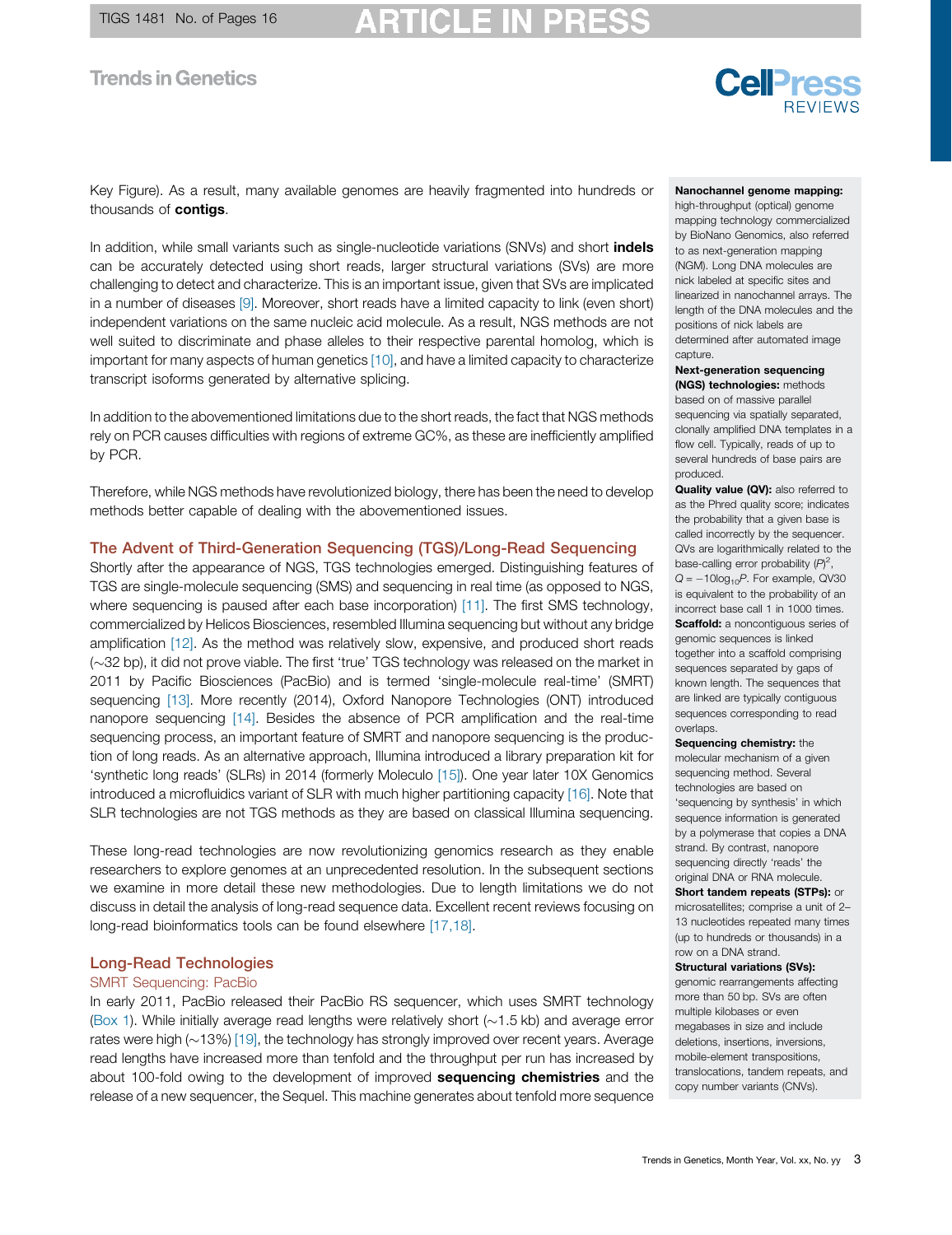# RTICLE I

## <span id="page-3-0"></span>**Trends in Genetics**

data than the upgraded PacBio RS (RSII) and is twofold less expensive ([Table](#page-5-0) 1). The 'singlepass' error rate has remained roughly the same since the beginning  $(\sim 13\%)$ , but molecules of up to  $\sim$ 1–2 kb can now be sequenced many times owing to the circular templates [\[20\]](#page-14-0) and increased polymerase processivity, strongly improving overall accuracy (see [Figure](#page-4-0) ID in Box 1). Moreover, increased throughput has led to a sharp reduction in cost per base [\(\[19\];](#page-14-0) [http://allseq.com/knowledge-bank/sequencing-platforms/paci](http://allseq.com/knowledge-bank/sequencing-platforms/pacific-biosciences/)fic-biosciences/).

For genomic DNA library preparation, PacBio commercialized a 'SMRTbell template prep kit' and an 'express' variant thereof for rapid library preparation with an approximately 3-h workflow. For transcriptome analysis an 'isoform sequencing' protocol is available ([https://www.](https://www.pacb.com/wp-content/uploads/Procedure-Checklist-20-kb-Template-Preparation-Using-BluePippin-Size-Selection-System-15-20-kb-Cutoff-Sequel-Systems.pdf) pacb.com/wp-content/uploads/ [Procedure-Checklist-20-kb-Template-Preparation-](https://www.pacb.com/wp-content/uploads/Procedure-Checklist-20-kb-Template-Preparation-Using-BluePippin-Size-Selection-System-15-20-kb-Cutoff-Sequel-Systems.pdf)[Using-BluePippin-Size-Selection-System-15-20-kb-Cutoff-Sequel-Systems.pdf\)](https://www.pacb.com/wp-content/uploads/Procedure-Checklist-20-kb-Template-Preparation-Using-BluePippin-Size-Selection-System-15-20-kb-Cutoff-Sequel-Systems.pdf).

#### Nanopore Sequencing: ONT

The idea of using nanopores in a membrane to sequence single-stranded (ss) DNA or RNA molecules originated at the end of the 1980s [\[21\].](#page-14-0) However, due to technical obstacles the first successful sequencing results were reported only in 2012 [\[22\].](#page-14-0) Two years later, ONT released their first nanopore sequencer, the pocket-sized MinION, in a large-scale collaborative MinION Access Program (MAP). For technical details, see [Box](#page-7-0) 2.

Through rapid evolution of chemistries, a significant increase in throughput has been achieved. While the early chemistries produced  $\sim$  184–450 million bases of sequence data per 48-h run [\[14\],](#page-14-0) today's R9.4 flow cells in combination with the latest library preparation kit versions can produce up to 20 Gb of sequence data [\(Table](#page-5-0) 1). Also, the translocation speed has increased; from 30 bases per second (bps) with R7.3 flow cells to 450 bps using today's 9.4 chemistry [\[23\]](#page-14-0).

For greater flexibility in throughput, ONT introduced several new sequencers. The PromethION was introduced through a new access program in July 2015. This machine can hold up to 48 flow cells with 3000 channels each, making a total of 144 000 channels available per run,

#### Box 1. SMRT Sequencing Technology

The technology used by PacBio is called SMRT sequencing [\[12\]](#page-14-0). This technology uses a closed, circular ssDNA template called a SMRTbell, which is created by ligating hairpin adaptors to both ends of a target dsDNA molecule [\[15\]](#page-14-0) ([Figure](#page-4-0) IA).

A primer and a polymerase are annealed to the adapter, followed by library loading onto a specialized flow cell with 150 000 picolitre wells called zero mode waveguides (ZMWs), for the PacBio RSII or 1 million for the newer Sequel platform. In each ZMW, a single polymerase is immobilized at the (transparent) bottom, where it replicates a target DNA molecule. During the replication process, the incorporation of fluorescently labeled nucleotides produces fluorescence signals on excitation by a laser and a camera system records in real time (a 'movie') the color and duration of emitted light. The diameter of the ZMWs is smaller than the excitation light's wavelength, which causes it to decay exponentially, exclusively illuminating the very bottom of the wells. This reduces interference from other labeled dNTPs in solution ([Figure](#page-4-0) IB). The time between nucleotide incorporations is called the 'interpulse duration' (IPD). This feature allows the detection of base modifications such as 6 mA as these influence the speed of base incorporation [\(Figure](#page-4-0) IC).

Because the SMRTbell forms a closed circle, after the polymerase replicates one strand of the target dsDNA it can continue using the adaptor and then the other strand as a template. If the lifetime of the polymerase is long enough, both strands can be sequenced multiple times (called 'passes') in a single continuous long read (CLR). The CLR can then be split to multiple 'subreads' by recognizing and cutting out the adaptor sequences. The consensus sequence of multiple subreads in a single ZMW yields a CCS with higher accuracy. [Figure](#page-4-0) ID shows the relation between the coverage of a given sequence (i.e., number of passes) and the accuracy, expressed as quality value (QV). Note that there is a tradeoff between molecule length and sequencing accuracy due to the fact that for longer molecules a lower number of passes will be generated.

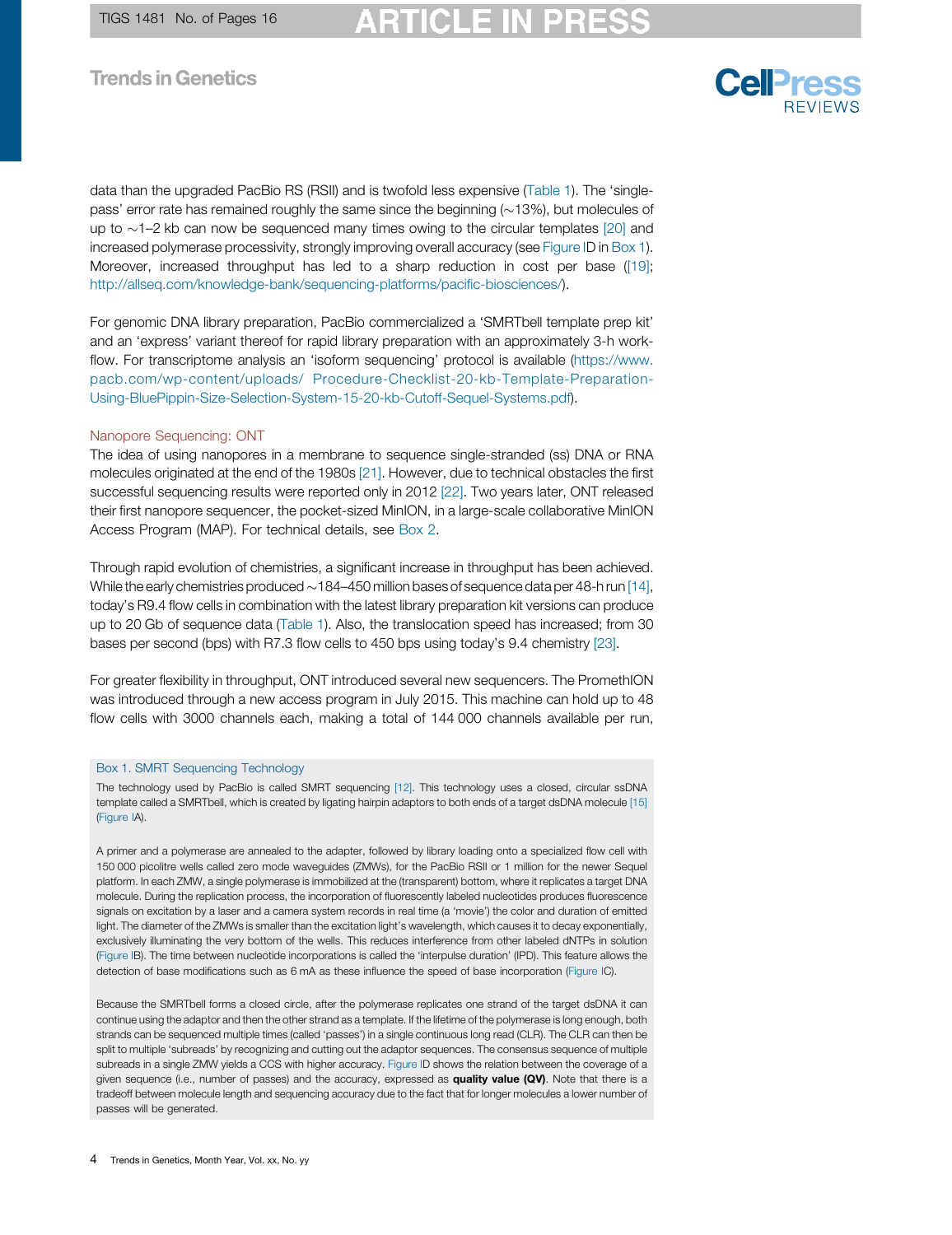

<span id="page-4-0"></span>

**Example the length of the DNA molecules to be sequenced**. Therefore, provided that the DNA molecules to be sequenced. Therefore, provided that the DNA is Fluorence intensity (a.u.) and the DNA is Fluorence intensity of (A) Library preparation comprises the ligation of hairpin adapters (yellow) to double-stranded DNA molecules (blue), thereby creating circular molecules called 'SMRTbells'. Next, a primer (red) and a polymerase (green) are annealed to the adapter. (B) Schematic representation of a zero mode waveguide (ZMW), a nanoscale observation chamber. The polymerase–primer–SMRTbell complex binds to the bottom of the ZMW through biotin–streptavidin chemistry. Note, however, that not all ZMWs will contain a DNA molecule because the library is loaded by diffusion. The polymerase incorporates fluorescently labeled nucleotides emitting a fluorescent signal on illumination from below. These signals are recorded by a camera in real time in a process called a 'movie'. (C) In a movie, not only the fluorescence color is registered, but also the time between nucleotide incorporations, called the interpulse duration (IPD) (black). The presence of an epigenetic modification, such as 6-methyladenosine (6 mA), results in a delayed IPD. Adapted with permission from Pacific Biosciences. (D) Multiple 'passes' of the circular library can be combined into a circular consensus sequence (CCS) that increases in accuracy as the number of passes increases. Accuracy is expressed as the quality value (QV). Note that at ~25 passes, the accuracy reaches 99.999% (QV40), which is similar to the accuracy of Illumina sequencing. At ~50 passes, accuracy can even reach 99.9999% (QV50). Adapted with permission from Pacific Biosciences. The data indicated in the figure are based on a bacterial genome run on the Sequel system with 2.1 chemistry and 5.1 Sequel software.

against 512 per MinION run. As a result, a stunning theoretical maximum of 15 Tb (best real result obtained:  $\sim$  6 Tb) of sequence data can be generated per 48-h run. This makes the PromethION a serious competitor for Illumina's HiSeq X Ten, which generates a maximum of 16–18 Tb per run (total of a cluster of ten instruments; <http://www.illumina.com>). In early 2017, ONT released the GridION X5, which can hold up to five MinION flow cells and can generate up to 100 Gb of data per run. ONT also announced the release of the SmidgION, which is even smaller than a MinION and can be controlled by a smartphone. Together these sequencers allow maximum scalability, from extremely small and portable to extremely powerful and high throughput.

In contrast to SMRT sequencing, nanopore read length is not limited by the technology itself but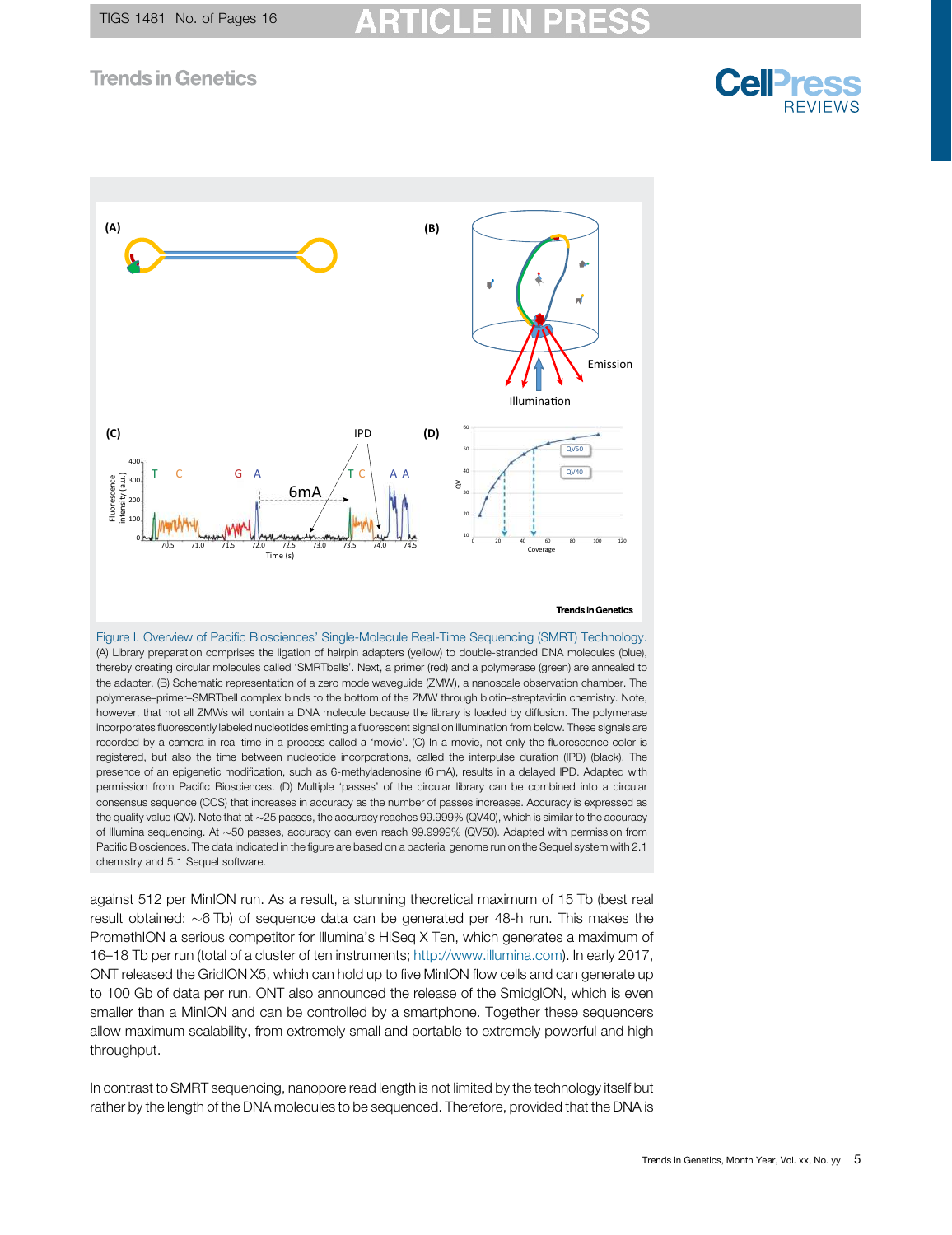| Platform     | Instrument                                                  | Average<br>read<br>length (kb) | Maximum<br>read<br>length (kb) | Instrument cost<br>(US\$)                                                         | Cost per run<br>(US\$)                 | Cost per<br>Gb (US\$) | Input<br>requirement        | Throughput<br>per run                                                           | Run time        | Refs                                                                                                                                                                                                                                                                                                                                                                  |
|--------------|-------------------------------------------------------------|--------------------------------|--------------------------------|-----------------------------------------------------------------------------------|----------------------------------------|-----------------------|-----------------------------|---------------------------------------------------------------------------------|-----------------|-----------------------------------------------------------------------------------------------------------------------------------------------------------------------------------------------------------------------------------------------------------------------------------------------------------------------------------------------------------------------|
| PacBio       | PacBio RSII                                                 | $10 - 15$                      | $>80$                          | 700 000                                                                           | 400                                    | 400 <sup>9</sup>      | $>1 \mu$ g DNA <sup>h</sup> | $0.5 - 1$ Gb                                                                    | Up to 4 h       | http://allseq.com/knowledge-                                                                                                                                                                                                                                                                                                                                          |
|              | Sequel                                                      | $10 - 15$                      | >80                            | 350 000                                                                           | 850                                    | 85 <sup>9</sup>       | $>1 \mu$ g DNA <sup>h</sup> | $5-10$ Gb                                                                       | Up to 4 h       | bank/sequencing-platforms/<br>pacific-biosciences/<br>http://www.pacb.com/blog/<br>new-chemistry-software-<br>sequel-system-improve-<br>read-length-lower-project-costs/<br>http://dnatech.genomecenter.<br>ucdavis.edu/wp-content/<br>uploads/2014/07/Pacbio-<br>Guidelines-SMRTbell-<br>Libraries-v1.0.pdf                                                          |
| <b>ONT</b>   | MinION                                                      | Variable <sup>a</sup>          | Variable <sup>a</sup>          | 1000                                                                              | 475-900 <sup>e</sup>                   | 24 <sup>9</sup>       | $\sim$ 1 µg DNA             | Up to 20 Gb                                                                     | Up to 48 h      | [25]<br>https://nanoporetech.com/<br>products#modal=comparison                                                                                                                                                                                                                                                                                                        |
|              | GridION                                                     | Variable <sup>a</sup>          | Variable <sup>a</sup>          | 49 955 <sup>b</sup><br>125 000°<br>Free (U\$142 500<br>for reagents) <sup>d</sup> | 475-900 <sup>e</sup><br>per flow cell  | 24 <sup>9</sup>       | $\sim$ 1 µg DNA             | Up to 100 Gb<br>(five flow cells)                                               | Up to 48 h      |                                                                                                                                                                                                                                                                                                                                                                       |
|              | PromethION                                                  | Variable <sup>a</sup>          | Variable <sup>a</sup>          | 135 000                                                                           | 625-2000 <sup>e</sup><br>per flow cell | $5^{\rm g}$           | $\sim$ 1 µg DNA             | Up to 125 Gb<br>(one flow cell)<br>Up to 6 Tb (48<br>flow cells)                | Up to 64 h      |                                                                                                                                                                                                                                                                                                                                                                       |
| Illumina SLR | <b>Illumina</b><br>sequencer: no<br>additional<br>equipment | <b>NA</b>                      | $\sim$ 10 kb                   | No additional<br>instrument                                                       | 17 602                                 | $12 - 27$             | $\sim$ 500 ng DNA           | 650 Gb to<br>$1.5$ Tb<br>(Illumina<br>HiSeg3000/<br>4000, paired<br>end 150 bp) | $\sim$ 3.5 days | https://www.illumina.com/<br>documents/products/<br>datasheets/datasheet-<br>truseq-synthetic-kit-<br>assembly.pdf<br>https://support.illumina.com/<br>content/dam/illumina-<br>support/documents/<br>documentation/chemistry<br>documentation/samplepreps_<br>truseq/truseqsynthlongreaddna/<br>truseq-synth-long-read-<br>dna-library-prep-guide-<br>15047264-b.pdf |

#### <span id="page-5-0"></span>Table 1. Comparison of the Various Long-Read Methods

≼

**ARTICLE IN PRESS** 

**Trends in Genetics** 

ಕ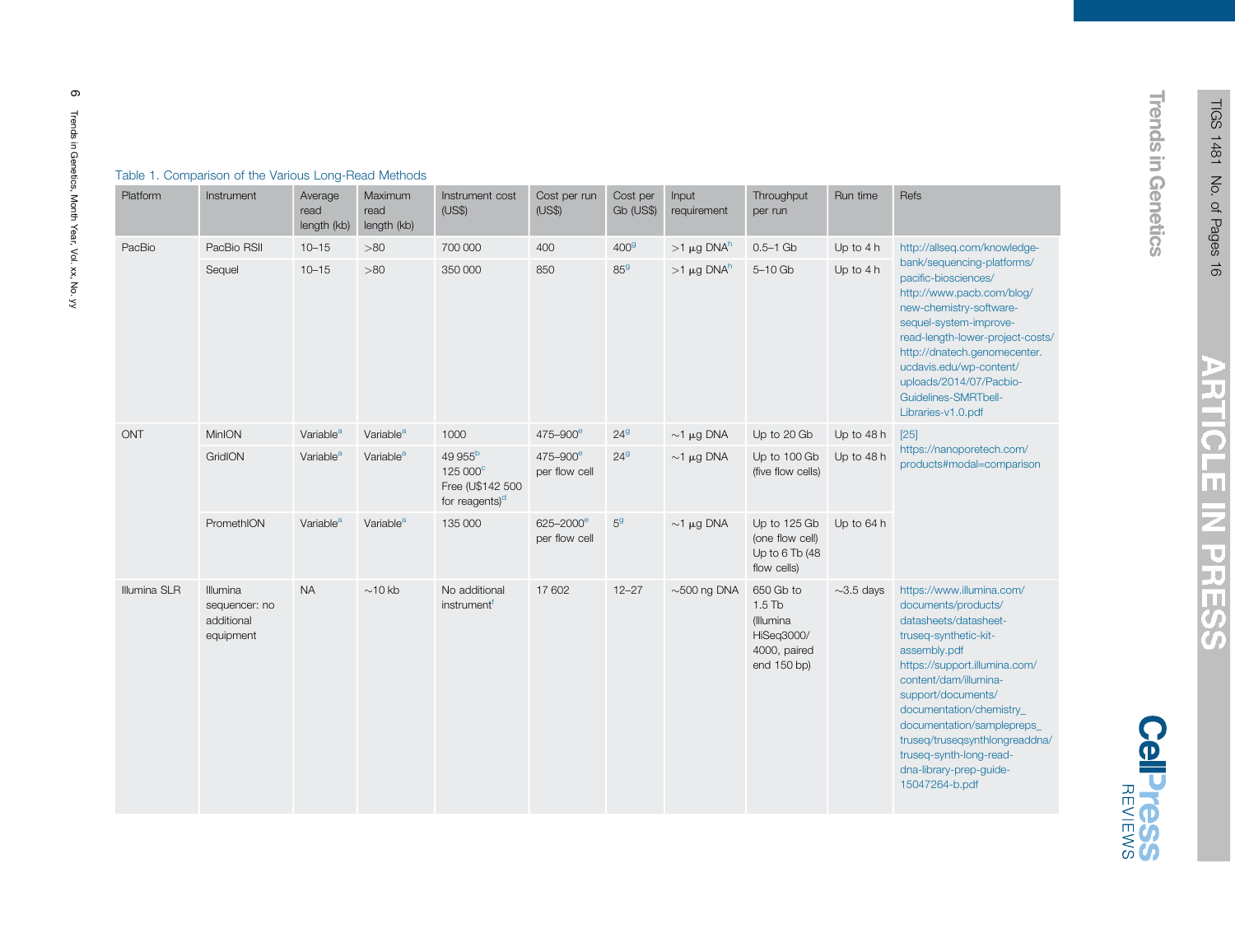# **ARTICLE IN PRE** .<br>ဟ

**Celpress** 

#### <span id="page-6-0"></span>Table 1. (continued)

| Platform                   | Instrument                          | Average<br>read<br>length (kb) | Maximum<br>read<br>length (kb) | Instrument cost<br>(US\$) | Cost per run<br>(US\$)      | Cost per<br><b>Gb (US\$)</b> | <b>Input</b><br>requirement | Throughput<br>per run                                                     | Run time      | Refs                                                                                                                                                                                                                                                  |
|----------------------------|-------------------------------------|--------------------------------|--------------------------------|---------------------------|-----------------------------|------------------------------|-----------------------------|---------------------------------------------------------------------------|---------------|-------------------------------------------------------------------------------------------------------------------------------------------------------------------------------------------------------------------------------------------------------|
| 10X Genomics<br><b>SLR</b> | Chromium<br>+ Illumina<br>sequencer | <b>NA</b>                      | Up to 100 kb                   | 125 000 <sup>'</sup>      | 6705-19<br>700 <sup>h</sup> | $8 - 11$                     | $\sim$ 1 ng DNA             | 800 Gb to<br>$1.8$ Tb<br>(Illumina<br>HiSeg X,<br>paired end<br>$150$ bp) | $\sim$ 3 days | https://support.<br>10xgenomics.com/de-<br>novo-assembly/<br>sequencing/doc/<br>specifications-sequencing-<br>requirements-for-de-novo-<br>assembly<br>https://emea.illumina.com/<br>systems/sequencing-<br>platforms/hiseq-x/<br>specifications.html |

<sup>a</sup>Read lengths are limited only by the molecule lengths in the sample.

<sup>b</sup>'Starter pack': allows use of GridION for 60 flow cells over 6 months.

<sup>c</sup> CapEx purchase of device': includes right to purchase up to 450 flow cells at US\$299 each over 18-month period.

<sup>d</sup>'OpEx option': the sum of US\$142 500 is a commitment for reagent use (at least 300 flow cells per year).

eReverse correlation between flow cell price and order volume.

f To be added: price of Illumina sequencer [\(http://www.illumina.com](http://www.illumina.com)).

<sup>9</sup>Based on lowest possible flow cell price and highest output.

hAmount required for 1-2-kb insert libraries; larger-insert libraries require more material.

<sup>i</sup>Depending on whether HiSeq X Five or HiSeq X Ten and a single- or dual-flow cell run is used.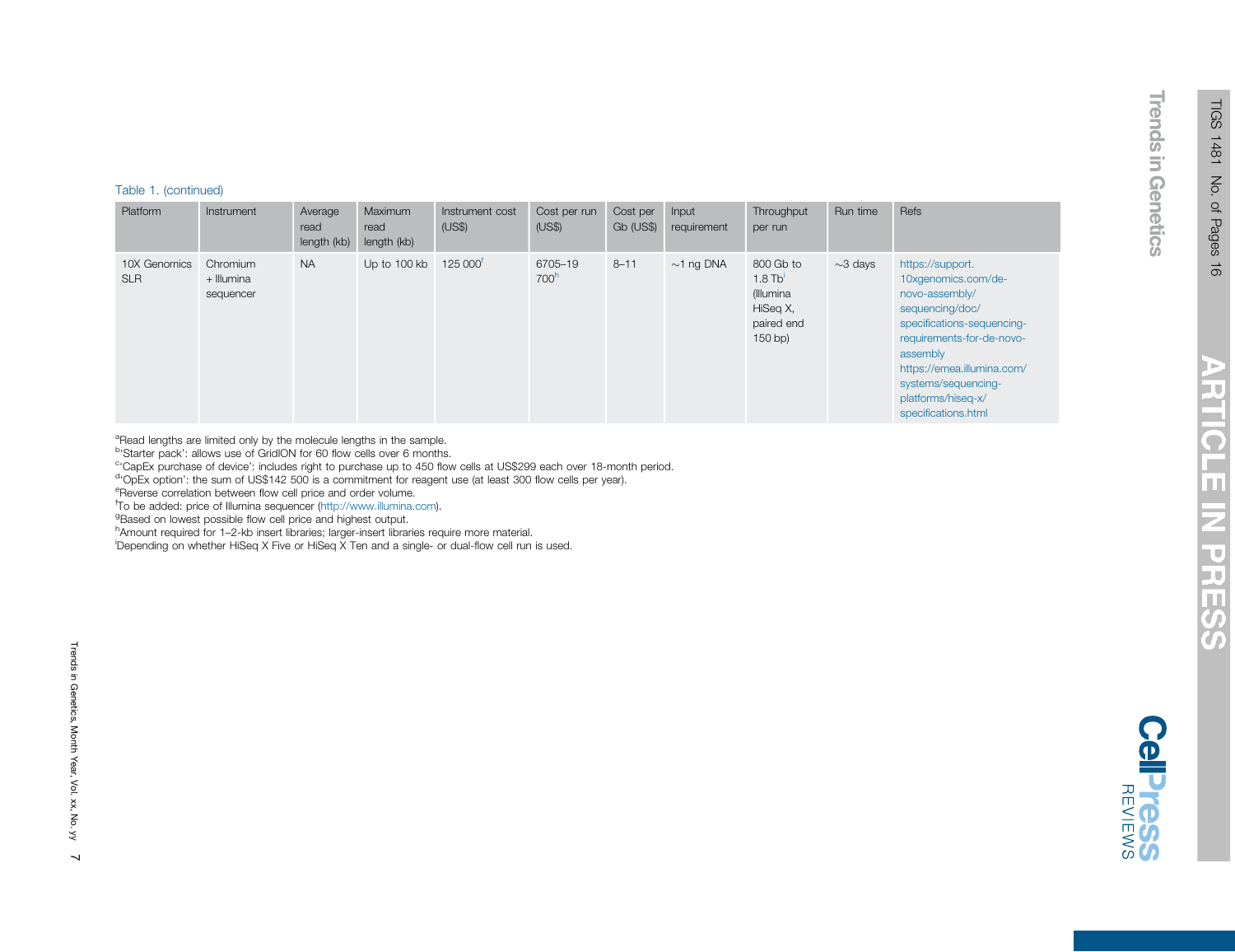

<span id="page-7-0"></span>of sufficient quality, extremely long reads can be obtained; recently, reads of up to  $\sim$  1 Mb have been reported [\[24\].](#page-14-0)

A drawback is the high error rate  $(\sim 15\%)$  [\[25\].](#page-14-0) Nanopore technology does not have the possibility of sequencing the same strand multiple times, as with SMRT sequencing. For higher accuracy, ONT developed a method to sequence both strands of a double-stranded (ds) DNA molecule. First, a hairpin adapter was used on one extremity such that the second strand would be sequenced after the first. This system was called 'two-directional' (2D) sequencing as opposed to 1D sequencing where only one strand is read. This system has recently been replaced by the '1D<sup>2</sup>' system, using a normal adapter with a specialized sequence that promotes entry of the second strand into the pore after the first strand has passed through. ONT claims that this reduces the error rate to about 3% ([https://store.](https://store.nanoporetech.com/1d-2-sequencing-kit.html) [nanoporetech.com/1d-2-sequencing-kit.html\)](https://store.nanoporetech.com/1d-2-sequencing-kit.html), but throughput is reduced as both strands of each molecule are sequenced, doubling the time of passage through the pore. It is interesting to note here that an approach to mimic PacBio **circular consensus sequencing (CCS)** has been reported; it uses the phi29 polymerase to produce a tandem array of copies of the original DNA molecule [\[26\]](#page-14-0).

For library preparation, a wide diversity of kits is available, including a 'rapid sequencing kit' that has an extremely fast (less than 10 min) and simple workflow with a minimal requirement for equipment. This kit is therefore particularly suitable for use in the field.

#### SLR: Illumina/10X Genomics

As an alternative to the methods developed by PacBio and ONT, SLR technologies partition large DNA fragments into microtiter wells or an emulsion so that very few fragments exist in each partition. In each partition the template fragments are sheared and barcoded. This approach uses classical short-read sequencing, after which reads with the same barcode are assembled locally as they must be derived from the same original large fragment [\[15\].](#page-14-0)

#### Box 2. Nanopore Sequencing: ONT

Nanopore sequencing occurs in a flow cell in which two ionic solution-filled compartments are separated by a membrane with 2048 (MinION) or 12 000 (PromethION) individual nanopores incorporated. A constant voltage bias produces an ionic current through the nanopore and on translocation of a DNA or RNA molecule, a change in the ionic current can be observed and characterized ([Figure](#page-8-0) IA). The current in the nanopore is measured by a sensor several thousand times per second and is graphically represented in a 'squiggle plot'. Finally, data processing is performed by the minKNOW software, which deals with data acquisition and analysis.

Nanopore sequencing requires library preparation, in which DNA fragments, sheared or not, are end-repaired followed by adapter ligation ([Figure](#page-8-0) IB. The adapters are DNA–protein complexes with a tightly bound polymerase or helicase enzyme that ensures stepwise movement of the DNA through the pore by a ratcheting mechanism. dsDNA is unwound at the pore after which one strand passes through. For increased read accuracy, mechanisms have been developed to sequence the second strand after the first strand has finished passing through the pore. To this end, the '1D<sup>2</sup>' system has been introduced. Specialized adapter sequences are used to increase the likelihood that the second strand will follow after the first has passed through the pore. This allows base calling using information from both strands. The first results demonstrating the feasibility of nanopore sequencing were obtained using a-hemolysin pores ([Figure](#page-8-0) IC). However, for accurate sequencing, pores with shorter sensing regions had to be developed. The first real nanopore sequencing results were obtained using the MspA pore and it currently ONT uses the CsgG pore.

ONT sequencing chemistries use the following naming scheme: versions of pores, motor enzymes, and membranes are indicated by R, E, and M numbers, respectively. Commonly however, flow cell/chemistry versions are indicated by R numbers only, without mentioning the motor enzyme and membrane version; the first chemistry released was R6 and the current chemistry is R9 (with R8 never having been released).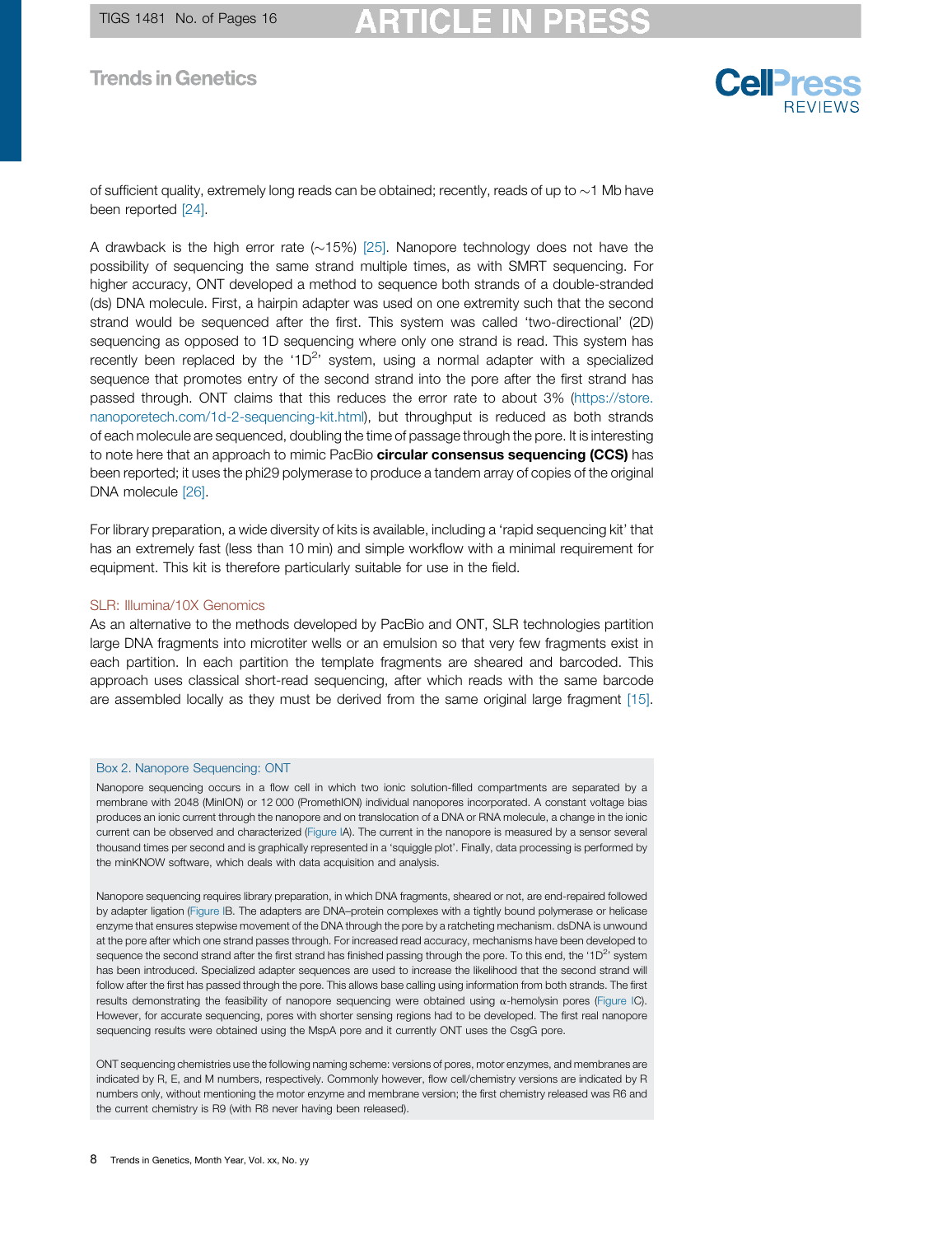

<span id="page-8-0"></span>

Figure I. Schematic Representation of Nanopore Technology. (A) In an Oxford Nanopore Technologies (ONT) flow cell, two chambers (cis and trans) filled with ionic solutions are separated by a membrane containing a CsgG nanopore (blue; R9 chemistry). A nucleic acid (black) is electrophoretically driven through the pore in a controlled manner owing to the presence of a 'motor' protein (green). Note that the nucleic acid is unwound on translocation and only one strand passes through the pore. As the DNA or RNA translocates through the pore, current shifts are recorded in real time and are characteristic for particular k-mer sequences. The current shifts are graphically represented in a 'squiggle plot'. (B) Typical nanopore library. Double-stranded DNA fragments (blue) often undergo an optional DNA repair step, as single-stranded nicks will lead to premature termination of nanopore sequencing. Then, the extremities are processed to create suitable substrates for ligation of adapters (brown). The adapters have 5' protruding ends to which a 'motor' protein is bound (red); this extremity will enter the pore first and thus sequencing occurs in the 5'-to-3' direction. To the other strand of the adapter, an oligonucleotide with a cholesterol moiety (black) is hybridized, which will tether the library molecules to the membrane and increase the efficiency of nanopore sequencing. (C) Different types of nanopores. The  $\alpha$ -hemolysin pore, the MspA pore, and the CsgG pore, which is currently being used by ONT (R9 chemistry). The narrow 'sensing regions' (SRs) of the different pores are indicated; note that the MspA and CsgG pores have shorter SRs than  $\alpha$ -hemolysin. As a result, a smaller number of nucleotides contribute to the signal, leading to more accurate base determination.

Advantages of this method are low error rates and high throughput. However, SLR library preparation requires PCR and epigenetic modifications cannot be detected directly.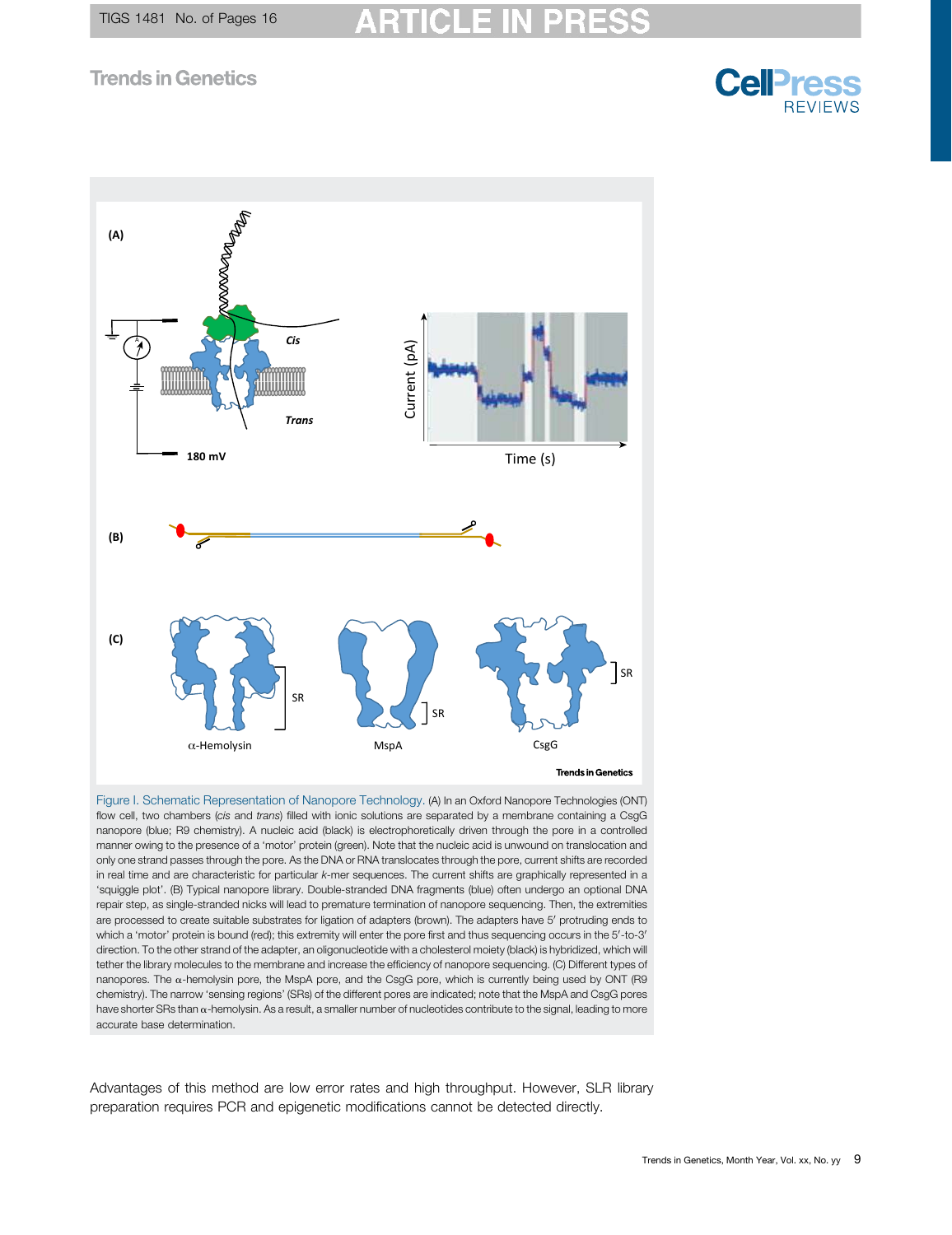SLR methods show similarities to an earlier technology, 'BAC-by-BAC' sequencing, in which a set of overlapping bacterial artificial chromosome (BAC) clones is ordered along the chromosomes of a target genome followed by shotgun sequencing of each clone individually. There are currently two SLR systems available: the Illumina SLR platform and the 10X Genomics emulsion-based system (Box 3). While the latter system requires the purchase of additional equipment, it has two major advantages. First, it requires much less starting material ( $\sim$ 1 ng, against 500 ng for Illumina SLR). Second, it allows a much higher level of partitioning into barcoded pools. The original GemCode instrument, introduced in 2015, already enabled partitioning into 100 000 pools, with 737 000 different barcodes. One year later, the Chromium device was released, with 1 million partitions and 4 million barcodes [\[27\]](#page-14-0). For comparison, Illumina SLR sequencing has only 384 partitions (wells) and indexes. As a result, local complexity is much higher, requiring much deeper sequencing. Another difference is that while DNA is sheared into  $\sim$  10-kb fragments with Illumina SLR, the 10X Genomics system uses natural fragments of arbitrary size (up to  $\sim$ 100 kb; [Table](#page-5-0) 1).

A summary of the strengths and weaknesses of the various technologies is presented in [Table](#page-11-0) 2.

#### Long-Read Sequencing Methods Are Causing a New Revolution

While NGS methods can produce reads of up to several hundreds of base pairs ( $2 \times 300$  bp maximum read length of Illumina's MiSeq platform), long-read technologies generate reads of up to several tens of kilobases or even up to 1 Mb (nanopore). In addition, the lack of PCR amplification allows less bias and more homogeneous genome coverage. This is enormous technological progress, leading to superior performance in the analysis of repeated regions and SVs, haplotype phasing, and transcriptome analysis ([Figure](#page-1-0) 1). For the first time, genome regions that remained ambiguous to date can now be resolved, and the complexity of transcriptomes can be explored in unprecedented detail. Long-read methods are thus causing a new revolution in genomics research and are leading to important new discoveries in many areas. Below we discuss some applications in more detail.

#### Specific Applications of Long-Read Technologies

#### (Whole-) Genome Sequencing

Long-read sequencing methods are frequently used to finish previous short-read assemblies. One example is the human genome, which is considered to be one of the most complete mammalian reference assemblies. However, more than 160 euchromatic gaps remain [\[28\]](#page-14-0) that are often enriched for repeated sequences and high GC content [\[29\].](#page-14-0) A majority of these gaps were closed or extended using SMRT sequencing, adding more than 1 Mb of novel sequence,

#### Box 3. SLR Technologies

Unlike true long-read sequencing platforms, SLR technology relies on a system of barcoding to associate fragments that are sequenced on existing short-read sequencers. Currently two systems exist: the Illumina SLR sequencing platform (former Moleculo; [Figure](#page-10-0) IA) and the 10X Genomics emulsion-based system ([Figure](#page-10-0) Ib). With the Illumina system, genomic DNA is sheared to 8–10-kb fragments, followed by 'long-fragment' adapter ligation, which can be used to denote the extremities of contigs during downstream short-read assembly. These large fragments are then partitioned into a microtiter plate (~3000 fragments per well) and undergo further shearing and adapter addition through a tagmentation process. Each well contains a single barcode. The DNA is then pooled and subjected to classical Illumina sequencing followed by local assembly to reconstruct the original long fragments.

With 10X Genomics emulsion-based sequencing, natural DNA fragments of up to ~100 kb are mixed into micelles in an emulsion ('GEMs') together with gel beads containing adapter and barcode sequences [\(Figure](#page-10-0) Ib). Owing to microfluidics technology, the 10X Genomics instruments require very small amounts of starting material  $(-1)$  ng). In each GEM the gel bead dissolves and smaller fragments of DNA are amplified from the original large fragments, each with a barcode identifying the source GEM. Barcoded fragments are then pooled followed by classical Illumina library preparation and sequencing. The obtained reads are assembled to form a series of anchored fragments across a span of  $\sim$  50 kb.

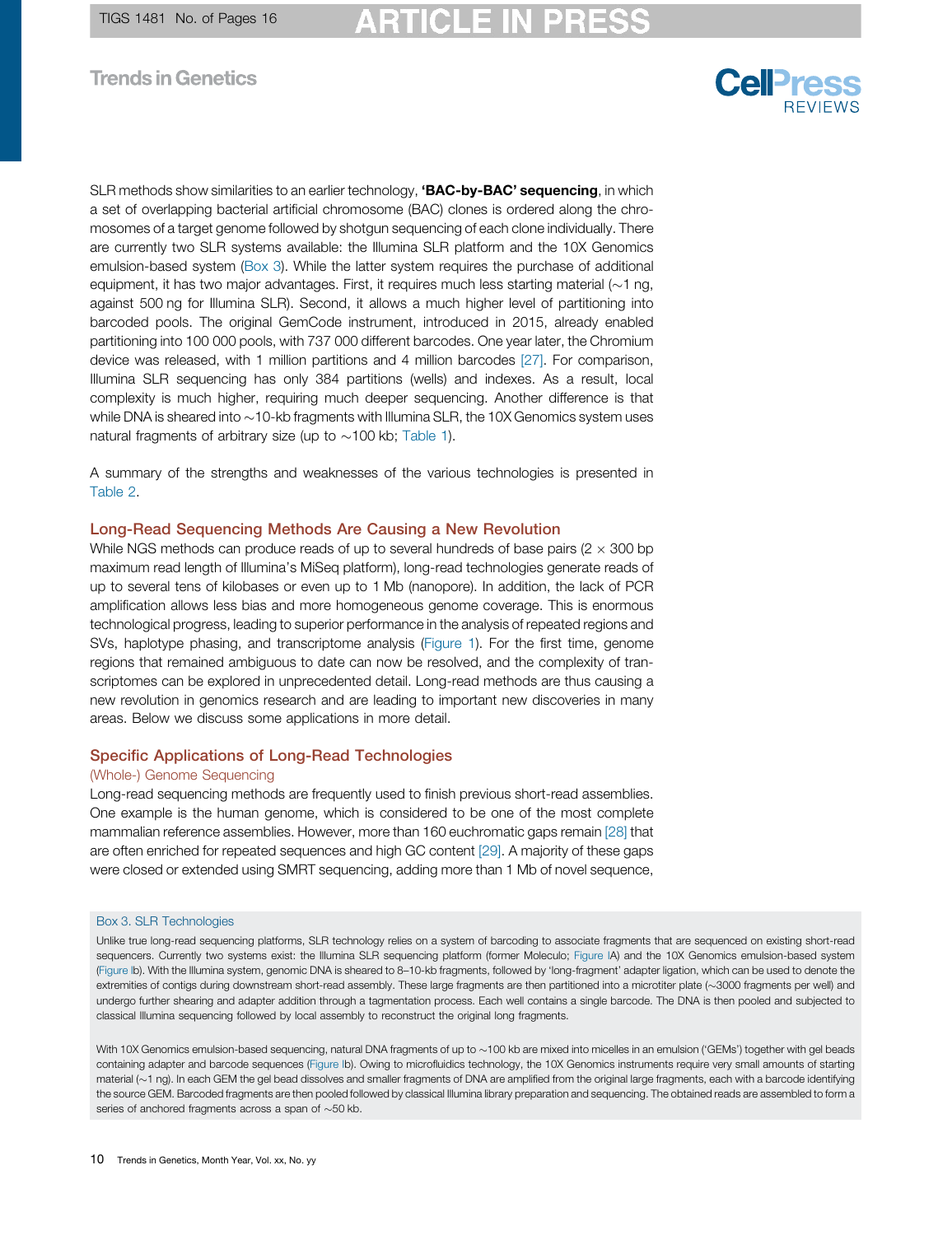<span id="page-10-0"></span>

into ~10-kb fragments, followed by ligation with 'long-fragment' adapters. The resulting fragments are diluted in a 384-well plate to about 3000 molecules per well followed by long-range PCR. In a subsequent 'tagmentation' process (Illumina's Nextera technology), the PCR products are further fragmented and adapter sequences are added simultaneously. Next, the tagmented DNA is again amplified by PCR and a unique index and the P5 and P7 adapter sequences are added in each well of the 384-well plate. These final products are pooled and sequenced as a classical Illumina library. (B) 10X Genomics' emulsion-based sequencing. The Chromium machine can partition natural DNA fragments in up to 1 million micelles ('GEMs') along with barcoded primers (4 million barcodes available) and PCR reagents. In each GEM, smaller fragments of DNA are amplified from the original larger fragment, each with a barcode identifying the source GEM. The resulting smaller fragments are pooled and sequenced as a classical Illumina library. After sequencing, the reads are aligned and linked together to form a series of anchored fragments across a span of  $\sim$  50 kb ('read clouds').

and tens of thousands of structural variants were resolved [\[30,31\]](#page-14-0). Thus, SMRT is a great tool to resolve extremely repetitive and GC-rich regions, which is also illustrated by the fact that more than 2.25-kb-long stretches of CGG short tandem repeats (STPs) implicated in fragile  $X$ syndrome (FXS) have been resolved using SMRT sequencing [\[29\].](#page-14-0)

Initially, the low throughput of the MinION limited its use to the sequencing and assembly of small bacterial genomes [\[32,33\].](#page-14-0) More recently, assemblies of larger genomes have been reported, such as those of Caenorhabditis elegans [\[34\]](#page-14-0) and human [\[24\].](#page-14-0) In the latter study, extremely long reads of up to 882 kb were obtained. Comparative studies suggest that SMRT and nanopore technologies perform similarly well for de novo genome assembly [\[35,36\].](#page-14-0) However, SMRT sequencing of the human genome in two independent studies allowed the closure of 50 [\[30\]](#page-14-0) and 105 [\[31\]](#page-14-0) euchromatic gaps, both adding more than 1 Mb of novel sequence at 40- and 101-fold coverage, respectively. By contrast, nanopore sequencing closed 12 gaps, adding  $\sim$ 84 kb of novel sequence. It should be noted, however, that this was at lower coverage (30-fold), with an additional fivefold coverage with ultralong reads. It should be noted also that the ultralong nanopore reads enabled measurement of telomere repeat length, which is not possible with the shorter SMRT reads.

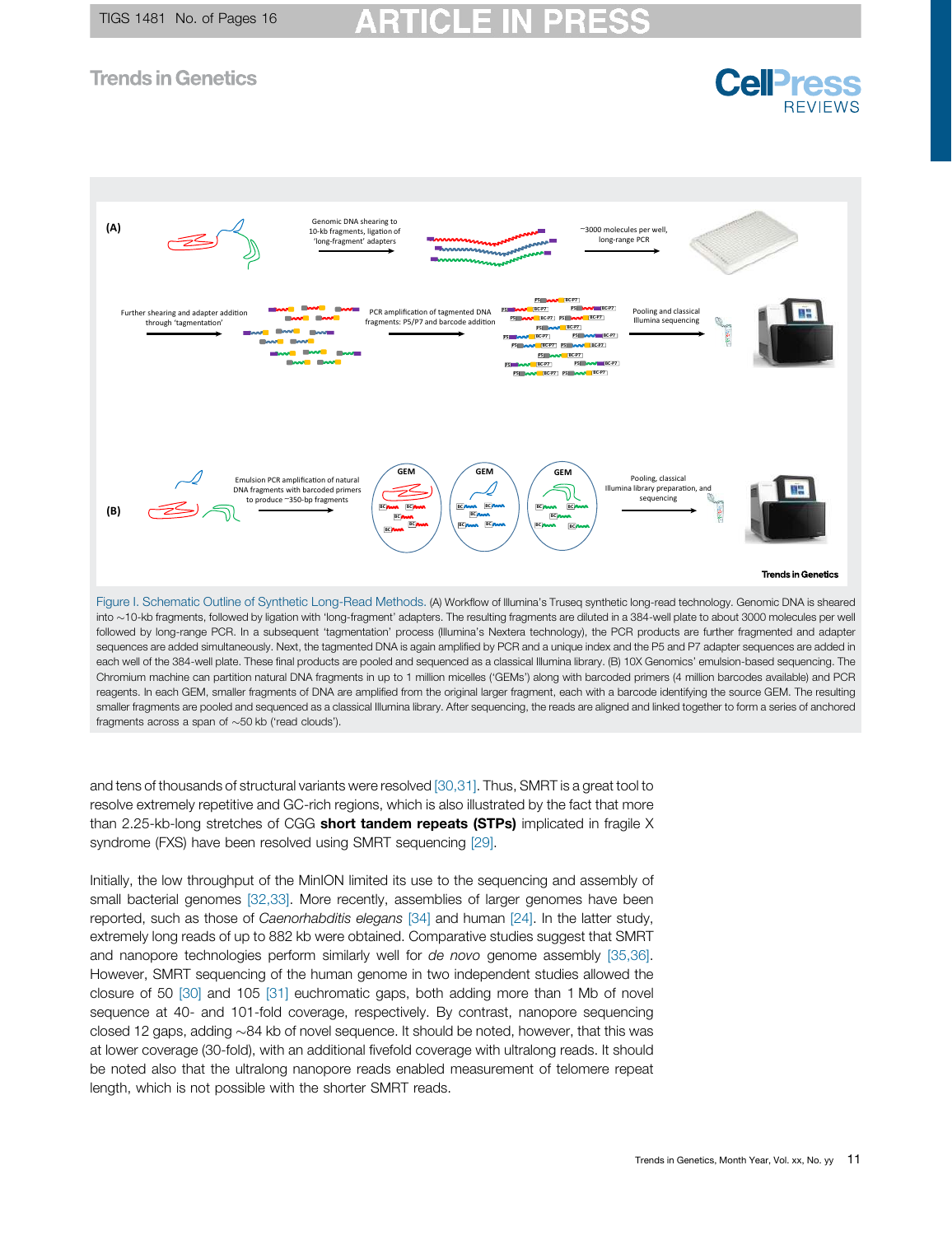<span id="page-11-0"></span>TIGS 1481 No. of Pages 16

#### **Trends in Genetics**

#### Table 2. Pros and Cons of the Various Long-Read Platforms

| Platform                  | Pros                                                                                                                                                                                                                                                                                                                                                                                                                                                                                                                                  | Cons                                                                                                                                                                                                                                                                                                                                                                                           |  |  |  |  |
|---------------------------|---------------------------------------------------------------------------------------------------------------------------------------------------------------------------------------------------------------------------------------------------------------------------------------------------------------------------------------------------------------------------------------------------------------------------------------------------------------------------------------------------------------------------------------|------------------------------------------------------------------------------------------------------------------------------------------------------------------------------------------------------------------------------------------------------------------------------------------------------------------------------------------------------------------------------------------------|--|--|--|--|
| PacBio                    | Real long reads<br>Extremely high accuracy with CCS<br>(>99.999% at 20 passes)<br>Direct detection of epigenetic<br>modifications; also here, high level of<br>accuracy with CCS<br>No problem with repeats, low/high %GC                                                                                                                                                                                                                                                                                                             | Expensive sequencer (Sequel list price:<br>US\$350 000) and relatively high cost per<br>Gb<br>Large amounts of starting material<br>required for library preparation<br>High error rate at single pass $(\sim 15\%)$<br>Only one sequencer available (Sequel)<br>with limited throughput per SMRT Cell<br>$(\sim 10$ Gb)<br>Maximum read length limited by<br>polymerase processivity (~80 kb) |  |  |  |  |
| <b>ONT</b>                | Real (ultra-) long reads; in principle no<br>upper limit to read length $(\sim 1$ -Mb reads<br>have been obtained)<br>Cost-effective sequencers (MinION,<br>GridION)<br>Direct detection of epigenetic<br>modifications<br>Extremely fast library preparation ('rapid<br>sequencing kit')<br>Portability (MinION and SmidgION)<br>Scalability; from extremely small and<br>portable (SmidgION, MinION) to<br>extremely powerful and high throughput<br>(PromethION)<br>Direct sequencing of RNA and detection<br>of RNA modifications | High overall error rate (1D: $\sim$ 15%, 1D <sup>2</sup> :<br>$\sim$ 3% <sup>a</sup> ) and systematic errors with<br>homopolymers<br>Large amount of starting material required<br>for library preparation<br>Frequent changes of software versions,<br>flow cells, and kits                                                                                                                   |  |  |  |  |
| Illumina/10X Genomics SLR | Based on classical Illumina sequencing;<br>low error rates, high throughput<br>Relatively low cost per Gb<br>Illumina SLR: no specialized equipment<br>required<br>10X Genomics: small amounts of material<br>required for library preparation $(\sim 1 \text{ ng})$                                                                                                                                                                                                                                                                  | No real long reads<br>PCR amplification required for library<br>preparation<br>No direct detection of epigenetic<br>modifications<br>Illumina SLR: limited partitioning capacity<br>(384 wells and indexes)<br>Illumina SLR: 10 kb maximum SLR length                                                                                                                                          |  |  |  |  |

<sup>a</sup>Although 1D<sup>2</sup> reduces error rates, it also reduces throughput and it is not very efficient.

Thus, a particular strength of nanopore ultralong reads is the resolution of extremely long repeats that cannot be resolved with any other technology. As an example, even the most complete human chromosome assemblies to date lack centromeric sequences that comprise essentially hundreds or thousands of repeats of AT-rich  $\sim$  171-bp 'alpha satellite' DNA mono-mers, with more than 99% sequence conservation [\[37\].](#page-14-0) Recently, Jain et al. succeeded in producing nanopore reads long enough to cover the hundreds-of-kilobase-long centromeric sequences of the Y chromosome [\[38\]](#page-14-0). While individual reads had too many errors to resolve the centromeric sequences, 60-fold coverage with full-length 1D reads followed by polishing steps with Illumina data resulted in a high level of accuracy (>99% alignment identity).

Illumina SLR can resolve certain types of repetitive elements [\[39\]](#page-14-0) but have difficulties in resolving more tandemly arranged repetitive sequences [\[40\]](#page-14-0). The 10X Genomics system is more powerful in resolving complex genomes [\[16,41,42\]](#page-14-0) but this system remains limited by the fact that it relies on the (local) assembly of short reads and the requirement for PCR. As a result, this technique is likely to be less suitable for sequencing highly repetitive regions, especially those of

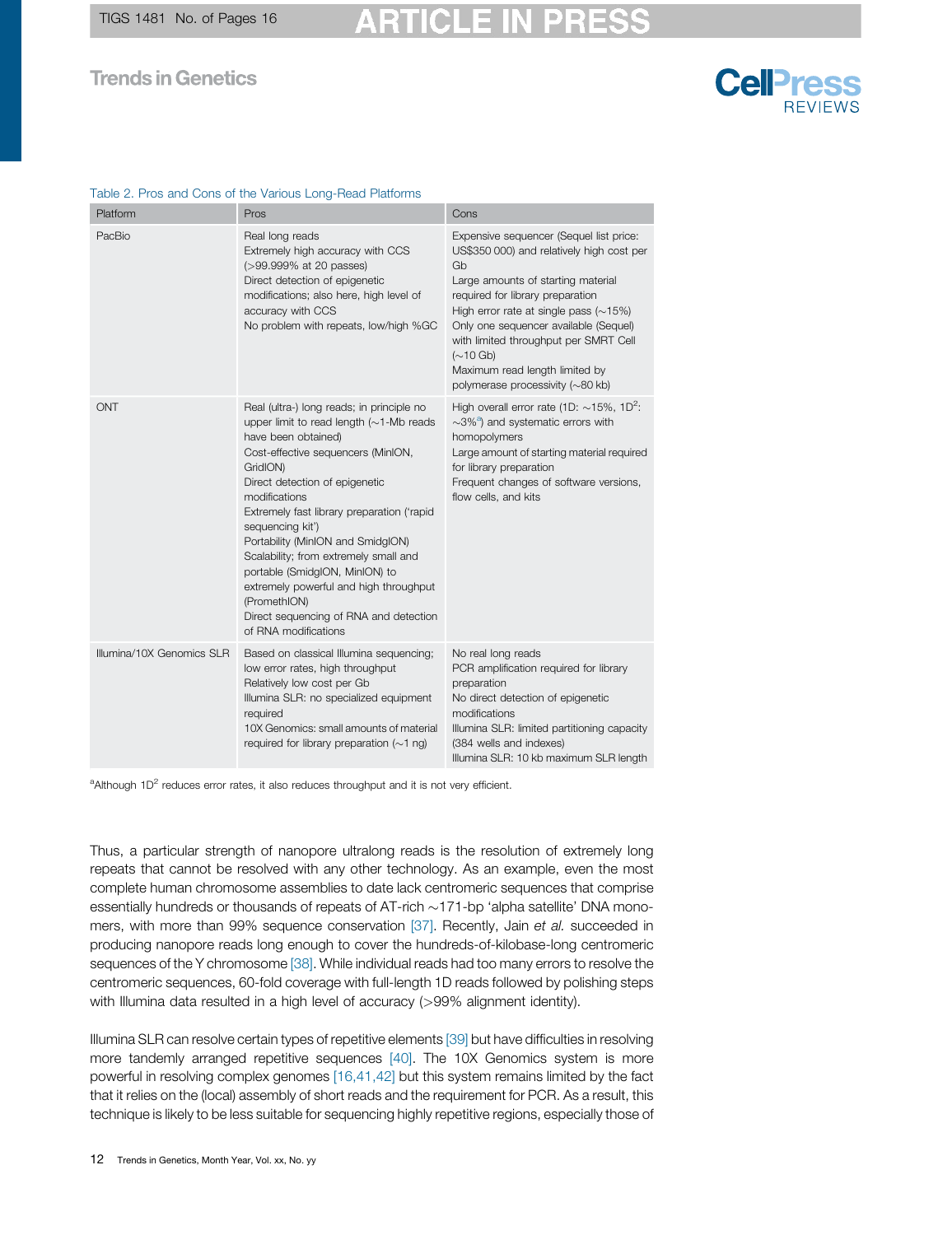extreme GC content. This technique has thus mainly been applied for **genome phasing**, where the high level of accuracy is clearly an advantage in phasing SNPs [\[16,42,43\].](#page-14-0) Also, the higher throughput and cost-effectiveness may make this method suitable for large-scale genome variation studies [\[27\].](#page-14-0)

Other genomic methods that are often used to complement or validate sequencing results in genome assembly are discussed in Box 4.

#### RNA-Seq

Short-read RNA-seq methods are frequently used for gene expression profiling. However, due to the short reads it is difficult to infer the combinations of splice site usage in individual transcripts. Reconstructing transcripts from short reads often leads to inaccurate annotations that may lack terminal exons or splice junctions between exons [\[48\]](#page-15-0). This is a major limitation given the importance of alternative splicing in many physiological and developmental processes [\[49\]](#page-15-0). By producing reads that cover entire transcripts, SMRT sequencing provides superior evidence for alternative splicing, can improve the accuracy of existing gene models, and enables phasing of transcripts to the alleles from which they were transcribed [\[50](#page-15-0)–52]. The PacBio workflow to study alternative splicing is commonly referred to as 'Isoseq' [\[53\]](#page-15-0).

A comparative study suggests that, despite its higher error rates, nanopore sequencing may perform as well as SMRT [\[54\]](#page-15-0). In addition, it offers the unique possibility of directly sequencing RNA [\[55\].](#page-15-0) Recently, direct RNA-seq was used to detect modified nucleotides in bacterial 16S ribosomal RNA, which could be used for rapid identification of microbes in environmental and clinical settings [\[56\].](#page-15-0)

Tilgner et al. described an RNA-seq method called SLR-RNA-seq [\[57\]](#page-15-0) based on Illumina SLR. A potential concern with this approach is that, for highly expressed genes, different RNA isoforms might be present in the same microtiter well and eventually be assembled into a false-positive novel isoform. In addition, there is the need for PCR amplification, which may introduce biases. More recently, a more powerful SLR-RNA-seq method based on 10X Genomics microfluidics was described [\[58\]](#page-15-0).

#### Detection of Epigenetic Modifications

DNA base modifications are of major biological significance [\[59\]](#page-15-0) but have been difficult to study. A common NGS approach, bisulfite sequencing, can detect C modification only, on treatment of DNA with bisulfite; it cannot discriminate between 5mC and 5hmC and requires a reference

#### Box 4. Other Genomics Technologies

Other genomic methods are often used to complement or validate sequencing results in genome assembly. One example is nanochannel genome mapping. This technology, commercialized by BioNano Genomics, uses fluorescent markers to tag particular sequences in long (>100 kb) DNA fragments. The results are imaged and aligned to each other, and/or to a reference, to map the locations of the fluorescent signals relative to each other [\[44\]](#page-15-0). Such optical maps improve de novo genome assemblies and/or genome phasing by providing a long-range scaffold on which to align sequencing reads. This technology was used to anchor contigs obtained with SMRT sequencing (N50 length of 17.9 Mb) into scaffolds with an N50 size of 44.8 Mb [\[31\]](#page-14-0).

Another example is **chromosome conformation capture** [\[45\].](#page-15-0) This technique provides 3D-proximity information of genomic loci through chromosome conformation capture sequencing (Hi-C). As the spatial proximity of genomic loci is highly dependent on their distances in the linear genome [\[31\]](#page-14-0), this method can be used to order and orient contigs and scaffolds obtained by (long read) sequencing. Recent examples are a study by Mascher et al. [\[46\]](#page-15-0), who used Hi-C to generate an improved reference sequence for the barley genome, and a study that used both optical mapping and Hi-C to improve genome assembly [\[47\]](#page-15-0).

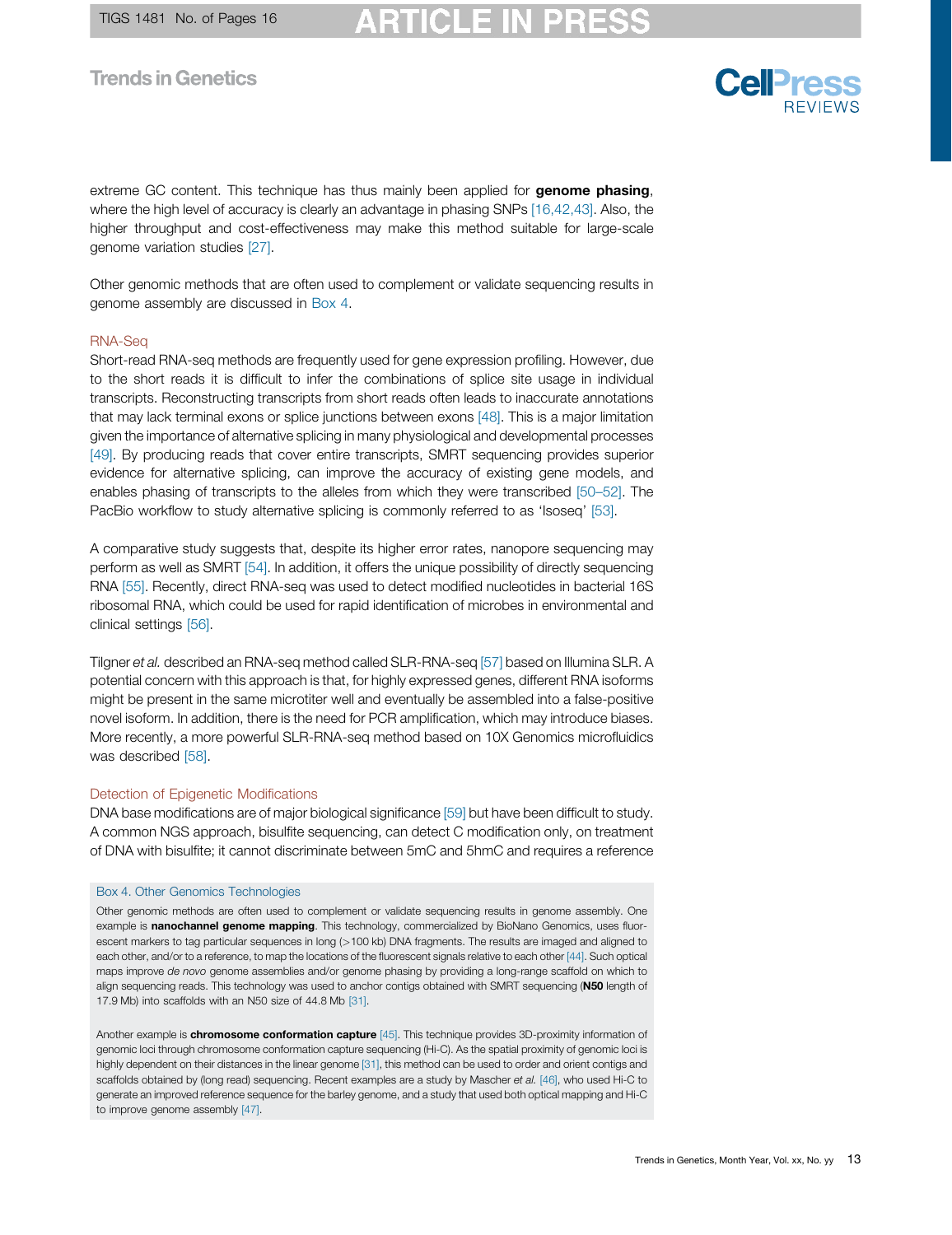#### **ARTICLE IN** PRI

## **Trends in Genetics**

# **Cell**<sup>ress</sup>

genome [\[60\]](#page-15-0). By contrast, SMRT and nanopore sequencing directly detect base modifications on native DNA without the need for a reference genome. In SMRT sequencing, the kinetics of base addition is measured during sequencing ([Box](#page-3-0) 1). These kinetic measurements present characteristic patterns ('fingerprint') in response to over 25 different types of base modification [\[60\]](#page-15-0). Importantly, SMRT sequencing led to the recent discovery of 6 mA in C. elegans and in mouse embryonic stem cells [\[61,62\].](#page-15-0) The m5C modification, ubiquitous in mammals, has a less pronounced effect on polymerase kinetics [\[63\]](#page-15-0) but can nevertheless be accurately detected, provided coverage is high enough [\[64\].](#page-15-0)

Recently, it was shown that nanopore sequencing can also detect 5mC and 6 mA [\[65,66\]](#page-15-0). In contrast to SMRT sequencing, it has higher sensitivity for 5mC than for 6 mA [\[65\]](#page-15-0). Euskirchen et al. demonstrated the potential of 5mC methylation profiling by nanopore sequencing in molecular diagnostics of brain tumors [\[67\]](#page-15-0). This study illustrates the power of this technology for rapid classification of tumors with minimal capital cost to inform diagnosis, prognosis, and treatment decisions.

#### Concluding Remarks and Future Perspectives

Over recent years, long-read sequencing methods have strongly improved. These technologies now enable the study of genomes and transcriptomes at an unprecedented resolution. Also, metagenomics analyses benefit from long-read sequencing, which allows for the first time the resolution of microbial communities at the species level [\[68](#page-15-0)–70]. Long-read sequencing is likely to become a standard medical diagnostic tool in the near future, as exemplified by a recent SMRT sequencing study of a patient's genome revealing a SV that could not be detected despite extensive genetic testing with other methods [\[71\].](#page-15-0)

In particular, nanopore sequencing has improved rapidly. A theoretical  $1 \times$  coverage of the Escherichia coli genome was obtained with just seven ultralong reads [\(http://lab.loman.net/](http://lab.loman.net/2017/03/09/ultrareads-for-nanopore/) [2017/03/09/ultrareads-for-nanopore/\)](http://lab.loman.net/2017/03/09/ultrareads-for-nanopore/) and a human genome has been assembled using nanopore reads alone [\[24\]](#page-14-0). Ultralong nanopore reads may allow complete, gapless assembly of human genomes in the near future, which will further boost human genetics research and personalized medicine. The portability of the MinION allows for the first time sequencing in the field, which is of great importance for the survey of outbreaks in developing countries [\[72,73\].](#page-15-0)

However, there remains room for improvement. A weakness of nanopore sequencing is the high error rate. In 2010, Stoddart et al. proposed the development of nanopores with multiple recognition points for DNA sequence determination [\[74\].](#page-15-0) This would provide a proofreading mechanism improving the overall quality of sequencing. As an alternative solution to reduce error rates, a method resembling PacBio CCS has been proposed [\[26\]](#page-14-0). On the other hand, to keep up with nanopore technology it will be important for PacBio to increase overall read length and throughput. Current loading methods depend on passive diffusion and are biased towards shorter fragments. A novel, voltage-induced loading technique increases the efficiency of loading long DNA molecules [\[75\]](#page-15-0). However, it seems unlikely that SMRT sequencing will approach the ultralong reads currently obtained with nanopores, due to the limitation of polymerase processivity. Thus, SMRT, nanopore, and SLR sequencing methods each have their particular strengths and weaknesses [\(Table](#page-11-0) 2), and depending on the specific application either one technology or another may be preferred.

It is worth mentioning here that various other companies are also investing in novel methods for rapid, cost-effective, and portable sequencing and it will be interesting to see whether any of these technologies will see light in the near future (see Outstanding Questions).

#### Outstanding Questions

While nanopore technology has several advantages over SMRT sequencing (ultralong reads, costeffectiveness, portability), a major drawback is the higher overall error rate due to the lack of CCS. Will ONT succeed in solving this problem?

Although PacBio's Sequel has a 100 fold-higher throughput per run than the first PacBio RSI (10 Gb versus 0.1 Gb), a single MinION run can now produce twice this amount of data. To keep up with ONT, it will thus be important for PacBio to significantly further increase its throughput in the near future. Will they succeed in doing so or will this technology reach its limits?

Currently, the short-read NGS market is dominated by Illumina and the longread market is dominated by PacBio, ONT, and 10X Genomics. However, various other companies are developing novel methods for rapid, costeffective, and portable sequencing. For example, Genapsys is developing an iPad-sized portable sequencer ([http://www.genapsys.com\)](http://www.genapsys.com), Roche is investing in the development of nanopore sequencing ([http://](http://sequencing.roche.com/en/technology-research/technology/nanopore-sequencing.html) [sequencing.roche.com/en/](http://sequencing.roche.com/en/technology-research/technology/nanopore-sequencing.html) [technology-research/technology/](http://sequencing.roche.com/en/technology-research/technology/nanopore-sequencing.html) [nanopore-sequencing.html\)](http://sequencing.roche.com/en/technology-research/technology/nanopore-sequencing.html), Stratos Genomics is developing a 'fourth-generation' sequencing method called 'sequencing by expansion' (SBX) ([http://www.stratosgenomics.com/\)](http://www.stratosgenomics.com/), and GnuBio (Bio Rad) is developing a sequencer based on emulsion microfluidics [\(http://gnubio.com/\)](http://gnubio.com/). Will any of these technologies see light in the coming years?

While rapid and powerful methods now exist for the direct single-molecule analysis of genomes and transcriptomes, high-throughput proteomics still relies on mass spectrometry methods that require large amounts of material and are currently limited to short proteins (<30 kDa). In principle, nanopores could be used to sequence denatured proteins of any length by translocation. Will methods appear in the near future that allow single-molecule protein sequencing?

Recently, SMRT technology was used to sequence the genome of a patient who suffered recurrent benign tumors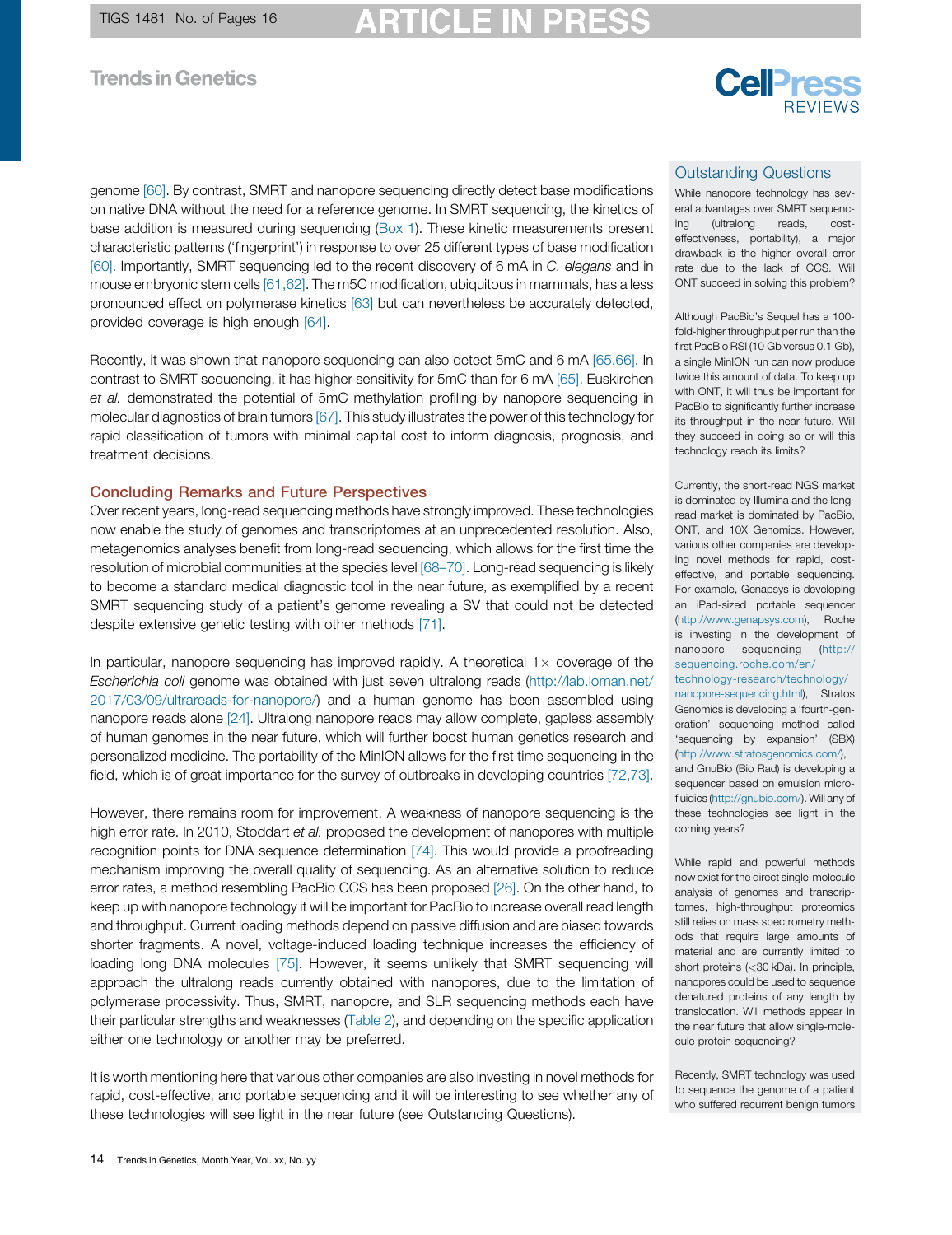<span id="page-14-0"></span>Last, an exciting possibility of nanopore technology is the sequencing of denatured peptide chains, and recent results confirm its feasibility [\[76\].](#page-15-0) It will be interesting to see whether further progress will be made in the future to make single-molecule protein sequencing a reality.

In any case, we are at only the beginning of the third revolution in sequencing technology and the coming years promise to bring exciting new developments and discoveries.

#### **Acknowledgments**

This work was supported by the National Center for Scientific Research (CNRS), the French Alternative Energies and Atomic Energy Commission (CEA), and Paris-Sud University.

#### **References**

- ing DNA. Proc. Natl. [Acad.](http://refhub.elsevier.com/S0168-9525(18)30096-9/sbref0005) Sci. U. S. A. 74, 560–564
- 2. Sanger, F. et al. (1977) DNA sequencing with [chain-terminating](http://refhub.elsevier.com/S0168-9525(18)30096-9/sbref0010) 24. Jain, M. et al. (2018) Nanopore [sequencing](http://refhub.elsevier.com/S0168-9525(18)30096-9/sbref0120) and assembly of a [inhibitors.](http://refhub.elsevier.com/S0168-9525(18)30096-9/sbref0010) Proc. Natl. Acad. Sci. U. S. A. 74, 5463–5467
- 3. Venter, J.C. et al. (2001) The [sequence](http://refhub.elsevier.com/S0168-9525(18)30096-9/sbref0015) of the human genome. [Science](http://refhub.elsevier.com/S0168-9525(18)30096-9/sbref0015) 291, 1304–1351
- 4. Lander, E.S. et al. (2001) Initial [sequencing](http://refhub.elsevier.com/S0168-9525(18)30096-9/sbref0020) and analysis of the human [genome.](http://refhub.elsevier.com/S0168-9525(18)30096-9/sbref0020) Nature 409, 860–921
- 5. Schloss, J.A. (2008) How to get genomes at one [ten-thousandth](http://refhub.elsevier.com/S0168-9525(18)30096-9/sbref0025) the cost. Nat. [Biotechnol.](http://refhub.elsevier.com/S0168-9525(18)30096-9/sbref0025) 26, 1113–1115
- 6. van Dijk, E.L. et al. (2014) Ten years of [next-generation](http://refhub.elsevier.com/S0168-9525(18)30096-9/sbref0030) sequencing [technology.](http://refhub.elsevier.com/S0168-9525(18)30096-9/sbref0030) Trends Genet. 30, 418–426
- 7. [Goodwin,](http://refhub.elsevier.com/S0168-9525(18)30096-9/sbref0035) S. et al. (2016) Coming of age: ten years of nextgeneration sequencing [technologies.](http://refhub.elsevier.com/S0168-9525(18)30096-9/sbref0035) Nat. Rev. Genet. 17, [333](http://refhub.elsevier.com/S0168-9525(18)30096-9/sbref0035)–351
- 8. Salzberg, S.L. and Yorke, J.A. (2005) Beware of [mis-assembled](http://refhub.elsevier.com/S0168-9525(18)30096-9/sbref0040) 29. Schmidt, M.H. and Pearson, C.E. (2016) [Disease-associated](http://refhub.elsevier.com/S0168-9525(18)30096-9/sbref0145) genomes. [Bioinformatics](http://refhub.elsevier.com/S0168-9525(18)30096-9/sbref0040) 21, 4320–4321
- 9. [Weischenfeldt,](http://refhub.elsevier.com/S0168-9525(18)30096-9/sbref0045) J. et al. (2013) Phenotypic impact of genomic [structural](http://refhub.elsevier.com/S0168-9525(18)30096-9/sbref0045) variation: insights from and for human disease. Nat. Rev. [Genet.](http://refhub.elsevier.com/S0168-9525(18)30096-9/sbref0045) 14, 125–138
- 10. Tewhey, R. et al. (2011) The [importance](http://refhub.elsevier.com/S0168-9525(18)30096-9/sbref0050) of phase information for human [genomics.](http://refhub.elsevier.com/S0168-9525(18)30096-9/sbref0050) Nat. Rev. Genet. 12, 215–223
- 11. Schadt, E.E. et al. (2010) A window into [third-generation](http://refhub.elsevier.com/S0168-9525(18)30096-9/sbref0055) [sequencing.](http://refhub.elsevier.com/S0168-9525(18)30096-9/sbref0055) Hum. Mol. Genet. 19, R227-R240
- 12. Pushkarev, D. et al. (2009) [Single-molecule](http://refhub.elsevier.com/S0168-9525(18)30096-9/sbref0060) sequencing of an individual human genome. Nat. [Biotechnol.](http://refhub.elsevier.com/S0168-9525(18)30096-9/sbref0060) 27, 847–850
- 13. Eid, J. et al. (2009) Real-time DNA [sequencing](http://refhub.elsevier.com/S0168-9525(18)30096-9/sbref0065) from single polymerase [molecules.](http://refhub.elsevier.com/S0168-9525(18)30096-9/sbref0065) Science 323, 133–138
- 14. Jain, M. et al. (2015) [Improved](http://refhub.elsevier.com/S0168-9525(18)30096-9/sbref0070) data analysis for the MinION nanopore [sequencer.](http://refhub.elsevier.com/S0168-9525(18)30096-9/sbref0070) Nat. Methods 12, 351–356
- 15. [Voskoboynik,](http://refhub.elsevier.com/S0168-9525(18)30096-9/sbref0075) A. et al. (2013) The genome sequence of the colonial chordate, Botryllus [schlosseri](http://refhub.elsevier.com/S0168-9525(18)30096-9/sbref0075). Elife 2, e00569
- 16. Zheng, G. et al. (2016) [Haplotyping](http://refhub.elsevier.com/S0168-9525(18)30096-9/sbref0080) germline and cancer genomes with [high-throughput](http://refhub.elsevier.com/S0168-9525(18)30096-9/sbref0080) linked-read sequencing. Nat. [Biotechnol.](http://refhub.elsevier.com/S0168-9525(18)30096-9/sbref0080) 34, 303–311
- 17. [Sedlazeck,](http://refhub.elsevier.com/S0168-9525(18)30096-9/sbref0085) F.J. et al. (2018) Piercing the dark matter: bioinformatics of long-range [sequencing](http://refhub.elsevier.com/S0168-9525(18)30096-9/sbref0085) and mapping. Nat. Rev. Genet. 19, [329](http://refhub.elsevier.com/S0168-9525(18)30096-9/sbref0085)–346
- 18. Chu, J. et al. (2017) [Innovations](http://refhub.elsevier.com/S0168-9525(18)30096-9/sbref0090) and challenges in detecting long read overlaps: an evaluation of the [state-of-the-art.](http://refhub.elsevier.com/S0168-9525(18)30096-9/sbref0090) Bioinformatics 33, [1261](http://refhub.elsevier.com/S0168-9525(18)30096-9/sbref0090)–1270
- 19. Quail, M.A. et al. (2012) A tale of three next generation [sequencing](http://refhub.elsevier.com/S0168-9525(18)30096-9/sbref0095) platforms: comparison of Ion Torrent, Pacific [Biosciences](http://refhub.elsevier.com/S0168-9525(18)30096-9/sbref0095) and Illumina MiSeq [sequencers.](http://refhub.elsevier.com/S0168-9525(18)30096-9/sbref0095) BMC Genomics 13, 341
- 20. Travers, K.J. et al. (2010) A flexible and efficient [template](http://refhub.elsevier.com/S0168-9525(18)30096-9/sbref0100) format for circular consensus [sequencing](http://refhub.elsevier.com/S0168-9525(18)30096-9/sbref0100) and SNP detection. Nucleic [Acids](http://refhub.elsevier.com/S0168-9525(18)30096-9/sbref0100) Res. 38, e159
- 21. Deamer, D. et al. (2016) Three decades of nanopore [sequencing.](http://refhub.elsevier.com/S0168-9525(18)30096-9/sbref0105) Nat. [Biotechnol.](http://refhub.elsevier.com/S0168-9525(18)30096-9/sbref0105) 34, 518–524
- 22. Manrao, E.A. et al. (2012) Reading DNA at [single-nucleotide](http://refhub.elsevier.com/S0168-9525(18)30096-9/sbref0110) [resolution](http://refhub.elsevier.com/S0168-9525(18)30096-9/sbref0110) with a mutant MspA nanopore and phi29 DNA [polymerase.](http://refhub.elsevier.com/S0168-9525(18)30096-9/sbref0110) Nat. Biotechnol. 30, 349–353
- 1. Maxam, A.M. and Gilbert, W. (1977) A new method for [sequenc-](http://refhub.elsevier.com/S0168-9525(18)30096-9/sbref0005)23. Brown, C.G. and Clarke, J. (2016) Nanopore [development](http://refhub.elsevier.com/S0168-9525(18)30096-9/sbref0115) at Oxford Nanopore. Nat. [Biotechnol.](http://refhub.elsevier.com/S0168-9525(18)30096-9/sbref0115) 34, 810–811
	- human genome with ultra-long reads. Nat. [Biotechnol.](http://refhub.elsevier.com/S0168-9525(18)30096-9/sbref0120) 36, 338–[345](http://refhub.elsevier.com/S0168-9525(18)30096-9/sbref0120)
	- 25. Jain, M. et al. (2017) MinION Analysis and Reference [Consortium:](http://refhub.elsevier.com/S0168-9525(18)30096-9/sbref0125) phase 2 data release and analysis of R9.0 chemistry. [F1000Res.](http://refhub.elsevier.com/S0168-9525(18)30096-9/sbref0125) 6, [760](http://refhub.elsevier.com/S0168-9525(18)30096-9/sbref0125)
	- 26. Li, C. et al. (2016) INC-seq: accurate single [molecule](http://refhub.elsevier.com/S0168-9525(18)30096-9/sbref0130) reads using nanopore sequencing. [Gigascience](http://refhub.elsevier.com/S0168-9525(18)30096-9/sbref0130) 5, 34
	- 27. Marks, P. et al. (2017) Resolving the full spectrum of human genome variation using linked-reads. BioRxiv Published online December 8, 2017. <http://dx.doi.org/10.1101/230946>
	- 28. [Genovese,](http://refhub.elsevier.com/S0168-9525(18)30096-9/sbref0140) G. et al. (2013) Using population admixture to help [complete](http://refhub.elsevier.com/S0168-9525(18)30096-9/sbref0140) maps of the human genome. Nat. Genet. 45, 406–414
	- repeat instability and [mismatch](http://refhub.elsevier.com/S0168-9525(18)30096-9/sbref0145) repair. DNA Repair (Amst.) 38, 117–[126](http://refhub.elsevier.com/S0168-9525(18)30096-9/sbref0145)
	- 30. Chaisson, M.J. et al. (2015) Resolving the [complexity](http://refhub.elsevier.com/S0168-9525(18)30096-9/sbref0150) of the human genome using [single-molecule](http://refhub.elsevier.com/S0168-9525(18)30096-9/sbref0150) sequencing. Nature [517,](http://refhub.elsevier.com/S0168-9525(18)30096-9/sbref0150) 608–611
	- 31. Seo, J.S. et al. (2016) De novo [assembly](http://refhub.elsevier.com/S0168-9525(18)30096-9/sbref0155) and phasing of a Korean human [genome.](http://refhub.elsevier.com/S0168-9525(18)30096-9/sbref0155) Nature 538, 243–247
	- 32. Quick, J. et al. (2015) Rapid draft [sequencing](http://refhub.elsevier.com/S0168-9525(18)30096-9/sbref0160) and real-time nanopore [sequencing](http://refhub.elsevier.com/S0168-9525(18)30096-9/sbref0160) in a hospital outbreak of Salmonella. [Genome](http://refhub.elsevier.com/S0168-9525(18)30096-9/sbref0160) Biol. 16, 114
	- 33. Loman, N.J. et al. (2015) A [complete](http://refhub.elsevier.com/S0168-9525(18)30096-9/sbref0165) bacterial genome assembled de novo using only nanopore [sequencing](http://refhub.elsevier.com/S0168-9525(18)30096-9/sbref0165) data. Nat. Methods 12, [733](http://refhub.elsevier.com/S0168-9525(18)30096-9/sbref0165)–735
	- 34. Tyson, J.R. (2018) [MinION-based](http://refhub.elsevier.com/S0168-9525(18)30096-9/sbref0170) long-read sequencing and assembly extends the [Caenorhabditis](http://refhub.elsevier.com/S0168-9525(18)30096-9/sbref0170) elegans reference [genome.](http://refhub.elsevier.com/S0168-9525(18)30096-9/sbref0170) Genome Res. 28, 266–274
	- 35. Michael, T.P. et al. (2018) High contiguity [Arabidopsis](http://refhub.elsevier.com/S0168-9525(18)30096-9/sbref0175) thaliana genome assembly with a single [nanopore](http://refhub.elsevier.com/S0168-9525(18)30096-9/sbref0175) flow cell. Nat. [Commun.](http://refhub.elsevier.com/S0168-9525(18)30096-9/sbref0175) 9, 541
	- 36. Giordano, F. et al. (2017) De novo yeast genome [assemblies](http://refhub.elsevier.com/S0168-9525(18)30096-9/sbref0180) from MinION, PacBio and MiSeq [platforms.](http://refhub.elsevier.com/S0168-9525(18)30096-9/sbref0180) Sci. Rep. 7, 3935
	- 37. Rudd, M.K. and Willard, H.F. (2004) Analysis of the [centromeric](http://refhub.elsevier.com/S0168-9525(18)30096-9/sbref0185) regions of the human genome [assembly.](http://refhub.elsevier.com/S0168-9525(18)30096-9/sbref0185) Trends Genet. 20, 529–[533](http://refhub.elsevier.com/S0168-9525(18)30096-9/sbref0185)
	- 38. Jain, M. et al. (2017) Linear assembly of a human Y centromere using nanopore long reads. BioRxiv Published online July 21, 2017. <http://dx.doi.org/10.1101/170373>
	- 39. McCoy, R.C. et al. (2014) Illumina TruSeq synthetic [long-reads](http://refhub.elsevier.com/S0168-9525(18)30096-9/sbref0195) empower de novo assembly and resolve complex, [highly-repeti](http://refhub.elsevier.com/S0168-9525(18)30096-9/sbref0195)tive [transposable](http://refhub.elsevier.com/S0168-9525(18)30096-9/sbref0195) elements. PLoS One 9, e106689
	- 40. Li, R. et al. (2015) Illumina synthetic long read [sequencing](http://refhub.elsevier.com/S0168-9525(18)30096-9/sbref0200) allows recovery of missing [sequences](http://refhub.elsevier.com/S0168-9525(18)30096-9/sbref0200) even in the "finished" C. elegans [genome.](http://refhub.elsevier.com/S0168-9525(18)30096-9/sbref0200) Sci. Rep. 5, 10814
	- 41. [Hulse-Kemp,](http://refhub.elsevier.com/S0168-9525(18)30096-9/sbref0205) A.M. et al. (2018) Reference quality assembly of the 3.5-Gb genome of Capsicum annuum from a single [linked-read](http://refhub.elsevier.com/S0168-9525(18)30096-9/sbref0205) library. [Hortic.](http://refhub.elsevier.com/S0168-9525(18)30096-9/sbref0205) Res. 5, 4

in his heart and glands. The individual satisfied the clinical criteria for the Carney complex, but after 8 years of genetic evaluation, including wholegenome short-read sequencing, experts were still unable to pinpoint the underlying genetic mutation and confirm a diagnosis. SMRT sequencing identified a 2.2-kb deletion affecting PRKAR1A, the gene involved in the Carney complex. This case highlights the potential of the application of longread sequencing to precision medicine. Will this become routine in the clinic in the near future?